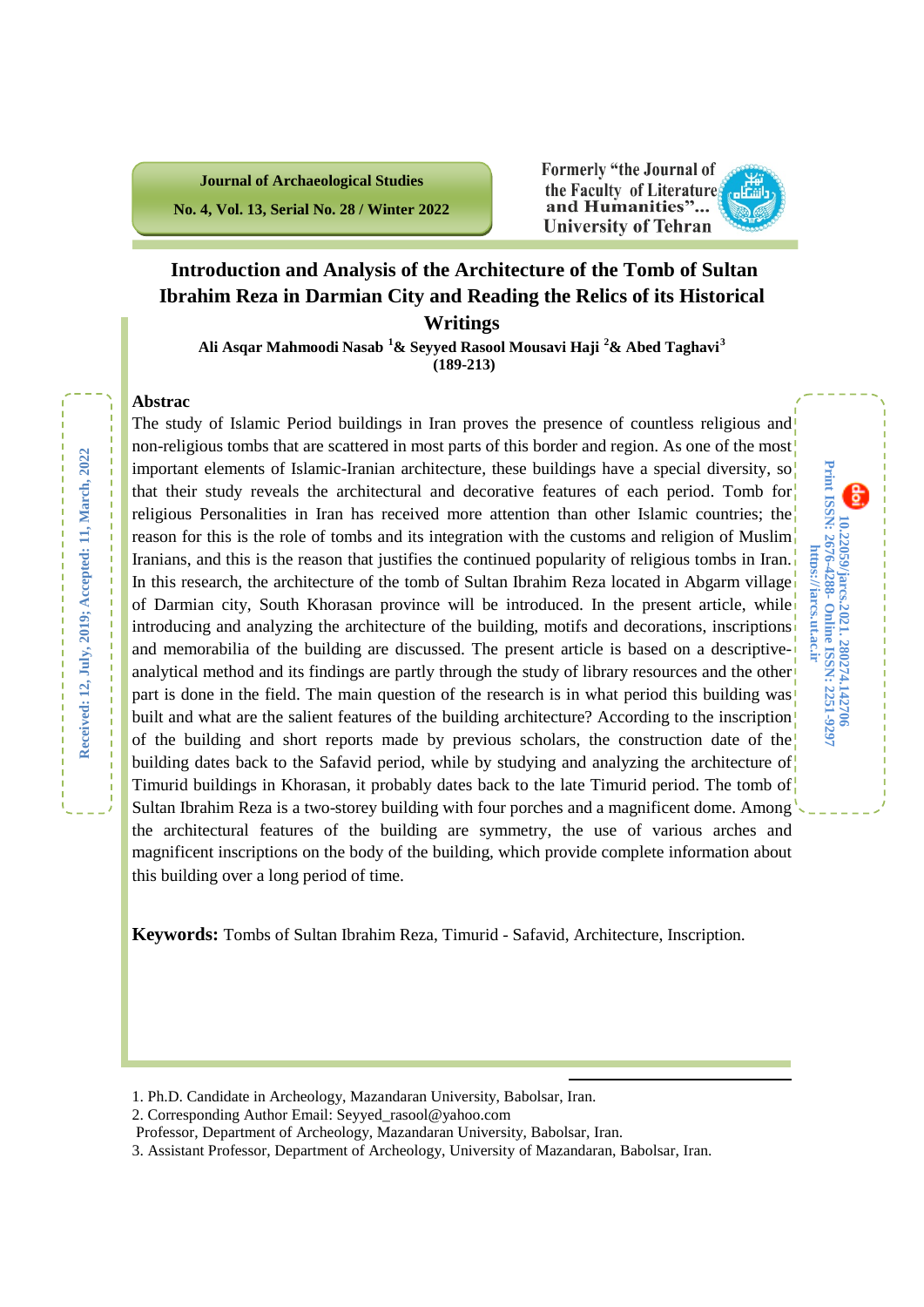#### **Introduction and Analysis of the Architecture of the Tomb of Sultan Ibrahim Reza in Darmian City and Reading the…..190 Interdiction**

The study of Islamic Period buildings in Iran proves the presence of countless religious and non-religious tombs that are scattered in most parts of this border and region. As one of the most important elements of Islamic-Iranian architecture, these buildings have a special diversity, so that their study reveals the architectural and decorative features of each period. In this research, the architecture of the tomb of Sultan Ibrahim Reza will be introduced. In terms of location of this tomb in South Khorasan province, Darmian city, Gezik section (easternmost part of the city and adjacent to the Afghan border) and located in the village of Abgarm and based on the point (utm) in latitude and longitude 0243998/3644094 and altitude It is located on average 1325 meters above sea level (Fig 1). The existence of many historical monuments from prehistoric to Islamic periods shows the importance of this region from the east of the country and the borders of the land of Qohestan. Among the monuments of this region, we can mention the ruins of Shah Vali, the area of Abbasabad Pal, the area and castle of Tabas Messina, the castle of Muslims, the castle of Patang, the castle of the mosque of Hendvalan, and so on. The main research questions are: 1- In what period was this building built? 2- What are the features of the building architecture?

The tomb of Sultan Ibrahim Reza is built in the north-south direction with dimensions of 19  $\times$  20 meters (area 380 square meters) and the architecture of the building consists of different parts such as porch, dome space, room and water storage. In terms of plan, this building is quadrangular and the interior space in which the tomb is located is square and with an area of 91.2 square meters has a dome cover (shape 1). The tomb of Sultan Ibrahim Reza is built on two floors and in the form of four porches, all four porches leading to the dome of the building, which today, except for the west and east entrance porches, the two north and south entrances are blocked (Fig 3). The entrance porch on the north side of the building has a higher height than the other sides, the porch on the south side is smaller than the others and the height of the west and east sides is the same and symmetrical. Access to the first floor is possible through a staircase from the west and east sides, each side of which is designed with porches and leads to each other. The dome that is located on top of this tomb has been turned into a circle from a square perimeter and a dome has been made through a sequencing (Fig 7). The depth of corner construction used in the building is 1.5 meters and its dome is designed and built as a shell (saber moghadam, 1997: 4). One of the important features in the construction of the dome of the building is the use of sequencing, which is the main feature of the architecture of the Timurid period (HillenBrand, 2010: 294 & Blair and Bloom, 2007: 99). Inside the porches, the north, west and east sides of the three gypsum lattice windows are worked with a crescent arch that provided light inside the building. The door of the porch on the west and east sides of the building is inlaid and these wooden doors have two leaves and an inscription that shows the construction of the building and its builder (Fig 5). The inscription engraved on the east and west doors shows the name of the door manufacturer and its construction date to 1890 AD. Manuscripts have been written on the inner walls of the dome of the tomb of Sultan Ibrahim Reza. These relics are the heart of the pilgrims' writings, some of which belong to the Safavid period and some of which belong to the later periods, which have been written in ink with Nasta'liq, Nasta'liq broken, Naskh and Sols lines. The most important topics of these manuscripts are: memorabilia, Quranic verses and chapters, prophetic hadiths, references to historical events and poems on various topics, especially the praise of the Prophet, Imams and the person buried in the tomb. The inscriptions cover a period of 370 years, so that the oldest identified inscription dates to 1568 and 1594 AD and the newest inscription dates to 1938 AD (nasrabadi, 2003- Fig 10-20). The date of construction of the tomb of Sultan Ibrahim Reza, according to the inscription of the western porch, dates back to the early Safavid period (1495 AD- Fig 2).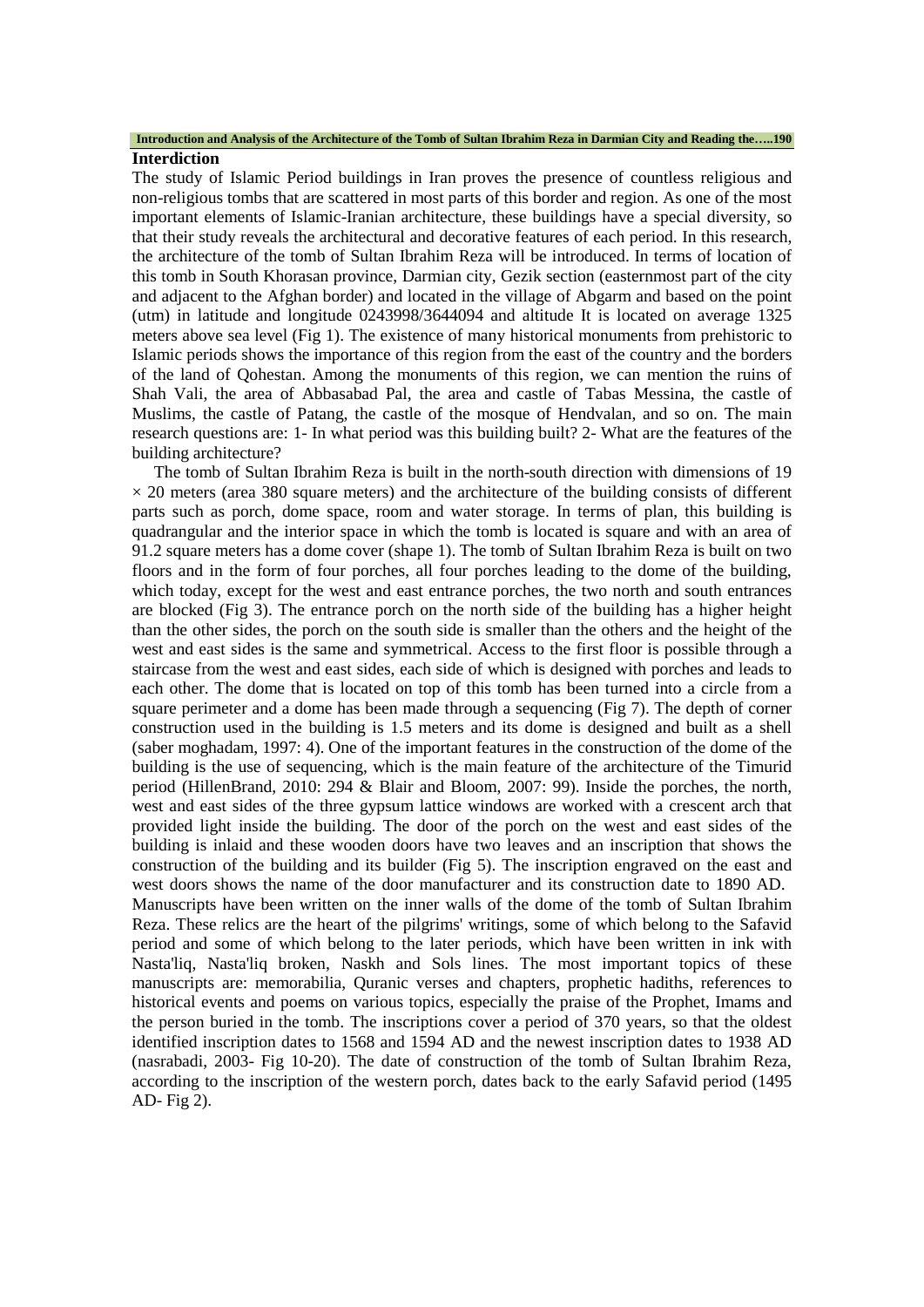#### **191/ Journal of Archaeological Studies No. 4, Vol. 13, Serial No. 28 / Winter 2022**

#### **Conclusion**

By observing the architecture, we find that its architectural style is taken from the architectural features of the Timurid period, and after this inscription, repairs have been done in the building. Regarding the architecture of the building, as it was said, this tomb had four porches and the entrance of all four porches directly entered the central dome. The north porch of the building was higher than the other porches. An example of such a high porch that is used as an entrance can be seen in the landmarks of the Timurid period (Hattstein And Delius, 2004: 417-423), including the shrine of Mullah Kalan Monastery, the tomb of Qasim Anwar (O'kane, 2007) and the local architecture of the Qohestan region in the tomb of Turanshah Sarayan (mahmoodi nasab, 2014: 209) and even the mosque of Hendvlan Clearly seen (O'kane, 2007: 268). However, as it was said, the main porch of the building is closed and today it is possible to enter the building from both the east and west porches, and the fact that the inscription is inside the west porch can be said to have been restored in 1495 AD. The north porch is blocked and the west and east porches are used as the main entrance and the inscription is installed in the same (west) porch, creating the suspicion that the building was built in the Safavid period. But another reason could be that the year of construction began at the end of the Timurid period and its completion is in the Safavid period, and for this reason the year of construction is mentioned on the inscription and the inscription is installed in this porch. However, it can be said that the centrality of Herat during the reign of the kings of the Timurid period and the proximity of Herat to the region of Qohestan and the late Timurid period of government is limited to Khorasan, the construction of these buildings in this region was not ineffective, including buildings in this period A landmark in the cities and villages of Qohestan, including the Qayen Grand Mosque, the tomb of Turanshah Sarayan, the tomb of Gol Khosf, the mosque of Handwalan, the mosque and the tomb of the four domes of Afin, etc., which is one of the interesting points. This period is built between buildings.

Special elements and features of Sultan Ibrahim Reza architecture, such as porch, dome, the presence of tombstones with inscriptions and monuments of historical writings written on the wall, this building as one of the last buildings with Timurid architecture style built in Khorasan, Counted.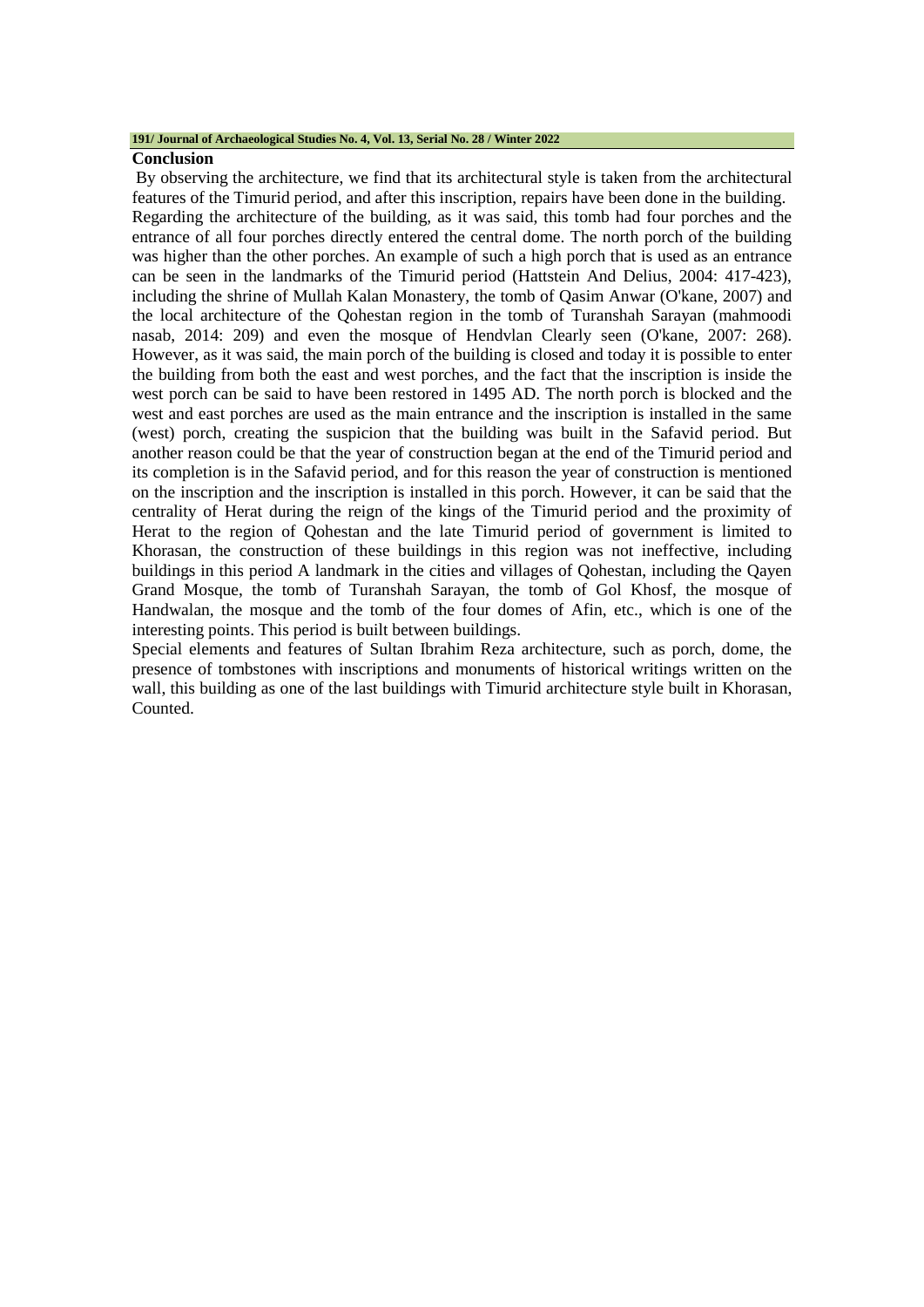**/192 معرفی و تحلیل معماري آرامگاه سلطان ابراهیم رضا (ع) در میان و خوانش یادگار نوشتههاي تاریخی آن**

**معرفی و تحلیل معماري آرامـگاه سلـطان ابراهـیم رضا (ع) در میان و خوانش یادگار [1](#page-3-0) نوشتههاي تاریخی آن علیاصغر محمودي نسب دانشآموختۀ دکتري باستانشناسی، دانشگاه مازندران، بابلسر، ایران. 2 سید رسول موسوي حاجی [ا](#page-3-1)ستاد گروه باستانشناسی، دانشگاه مازندران، بابلسر، ایران. عابد تقوي استادیار گروه باستانشناسی، دانشگاه مازندران، بابلسر، ایران.**

تاریخ دریافت: 1398/02/10؛ تاریخ پذیرش: 1400/12/20 علمی - پژوهشی

#### **چکیده**

بررسی بناهاي دوران اسلامی در ایران، حضور بیشمار آرامگاههاي مذهبی و غیرمذهبی را نشان میدهد که در اکثر نقاط این مرز و بوم پراکندهاند. این ابنیه بهعنوان یکی از مهمترین عناصر معماري اسلامی - ایرانی از گوناگونی ویژهاي برخوردارند، بهطوريکه مطالعۀ آنها ویژگیهاي معماري و تزئینی هر دوره را نمایان میکند. آرامگاه براي شخصیتهاي مذهبی و بزرگان در ایران بیشتر از سایر کشورهاي اسلامی مورد توجه بوده است؛ دلیل این امر نیز به نقش آرامگاهها و آمیختگی آن با آدابورسوم و مذهب ایرانیان مسلمان برمیگردد و همین امر است که توجیهگر تداوم اقبال عامۀ مردم به آرامگاههاي مذهبی در ایران است. در این تحقیق به معرفی معماري آرامگاه سلطان ابراهیم رضا (ع) واقع در روستاي آبگرم شهرستان در میان، استان خراسان جنوبی پرداخته خواهد شد. در پژوهش حاضر ضمن معرفی و تحلیل معماري بنا، نقوش و تزئینات، کتیبهها و یادگار نوشتهها بنا موردبحث قرار میگیرد. مقاله حاضر بر اساس روش توصیفی- تحلیلی بوده و یافتههاي آن بخشی از طریق مطالعۀ منابع کتابخانهاي و بخش دیگر بهصورت میدانی انجام شده است. سؤال اصلی پژوهش این است که این بنا در چه دورهاي ساخته شده است و معماري بنا داراي چه ویژگیهایی شاخصی است؟ با توجه به کتیبۀ بنا و گزارشهاي کوتاهی که توسط محققان قبلی انجام شده، تاریخ ساخت بنا به دورة صفوي برمیگردد، درحالیکه با مطالعه و تحلیل معماري بنا با بناهاي تیموري در خراسان، احتمالاً قدمت آن به اواخر دورة تیموري برمیگردد. آرامگاه سلطان ابراهیم رضا، بنایی چهار ایوانی که داراي گنبد و ایوان رفیعی در دو طبقه ساخته شده است. از جمله ویژگیهاي معماري بنا ضمن قرینگی آن و استفاده از طاقها و قوسهاي متنوع، وجود کتیبههایی با خطوط مختلف در داخل آرامگاه و دربهاي کتیبهدار است که اطلاعات کاملی از این بنا طی یک بازة طولانی را ارائه میدهد. **واژههاي کلیدي:** آرامگاه سلطان ابراهیم رضا (ع)، تیموري - صفوي، معماري، ایوان، کتیبه، نقاشی.

### **.1 مقدمه**

مطالعه دربارة معماري ایران، نشاندهندة چگونگی گسترش آن در طی پانزده قرن گذشته است. در هر دوره بناهایی با ویژگیهاي گوناگون در روستاها، شهرها، جادههاي کاروانی، مناطق کویري، گذرگاههاي کوهستانی و شهرهاي ساحلی ایجاد گردیده که کاربردهاي متفاوت داشتهاند. اهمیت معماري اسلامی وقتی آشکار میشود که بدانیم در معماري این دوره به کاربرد مادي و معنوي بناها که از مهمترین ویژگیهاي آن است، توجه شده است (کیانی، ۱۳۸۶: ۸-۷). با توجّه به شواهد معماری و باستانشناسی منتشرشدهٔ موجود میتوان چنین بیان کرد که بناهاي آرامگاهی در ایران بیشتر از سایر کشورهاي اسلامی ساخته شدهاند؛ زیرا ایرانیان به اولیاء و بزرگان خود بسیار احترام میگذارند و آنها را تقدیس میکردند و براي جاویدان ماندن نام این بزرگان و مردم

1

<span id="page-3-1"></span>seyyed\_rasool@yahoo.com :مسئول نویسندة رایانامۀ .2

<span id="page-3-0"></span><sup>.1</sup> این مقاله برگرفته از پایاننامه دکتري علیاصغر محمودينسب با عنوان «بررسی و تحلیل بناهاي آرامگاهی اهل تشیع و تسنن در استان خراسان جنوبی» به راهنمایی دکتر سید رسول موسوي حاجی در دانشگاه مازندران است.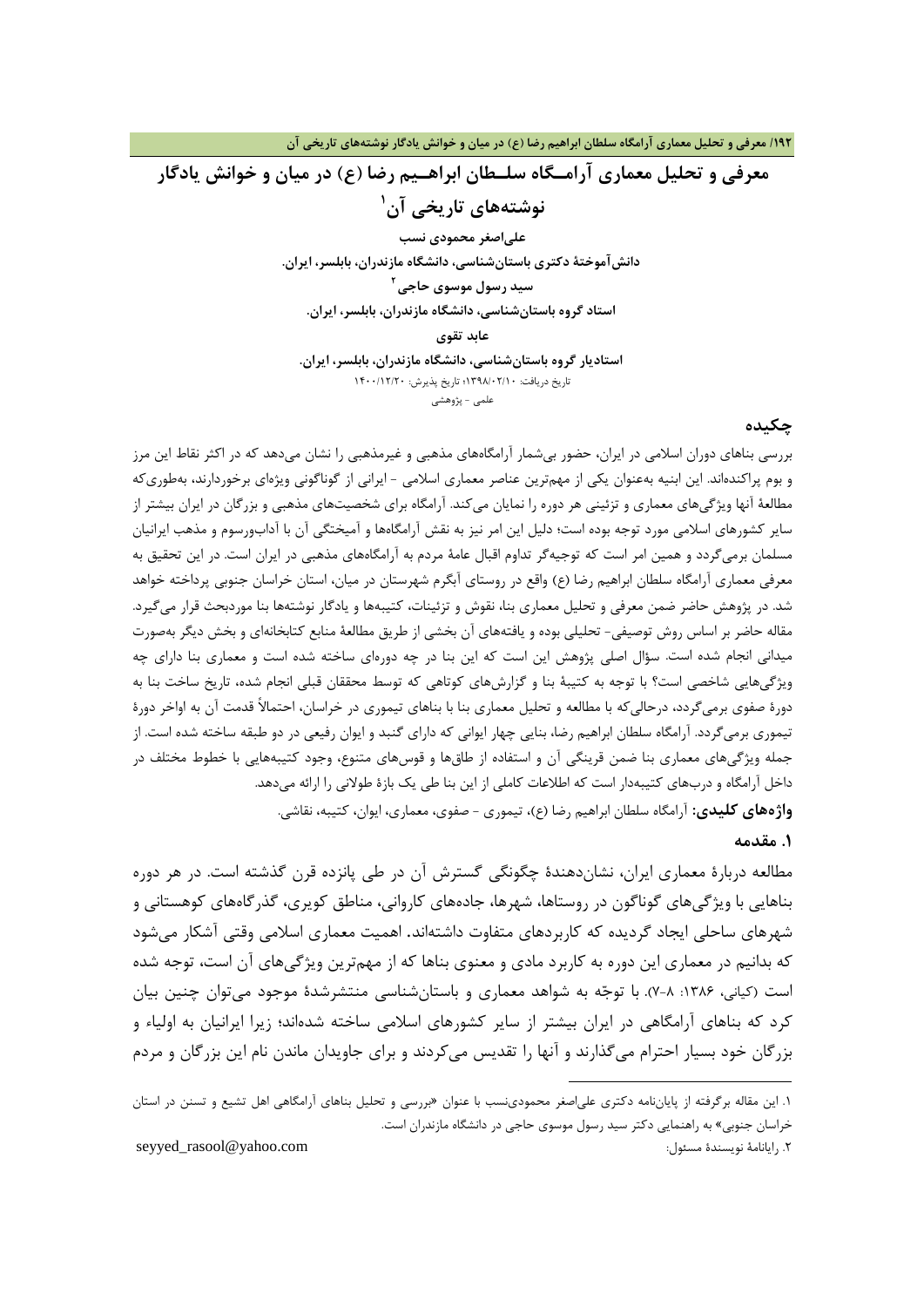## **، دورة ،13 شمارة ،4 زمستان <sup>1400</sup> / <sup>193</sup>** �نا� �طا ی �عات با�تان

نیکوکار و خوشنام مقبرههایی ساخته میشد (حاتم، :1390 102). در صدر اسلام مسلمانان بنا به توصیۀ پیامبر (ص) با هرگونه تظاهر و جلوهگري مرتبط با عزاداري، مرگ و تدفین مخالفت میورزیدند (صالحىشامى، /1414 :8 ۳۸۴ و سبحانی، ۱۴۲۷: ۹۶). یکسان کردن قبور با سطح زمین (تسویه القبور) نشان از برابری همه مؤمنان در مرگ و زندگی دارد و با عادت اسلامی هماهنگ است (هیلن براند، :1389 253). در قرآن کریم (جزء 16)، سورة طه آیه 55 اینطور آمده است: «از آن زمین شما را آفریدیم و به آن بازمیگردانیم و از آن بار دیگر بیرونتان خواهیم آورد». در اوایل اسلام هر چند آرامگاه سازي از نظر اسلام جایز نبود، ولی با این وجود بناهاي آرامگاهی غیرمذهبی زیادي ساخته شد که از آن جمله آن میتوان به آرامگاه هارون رشید در سناباد اشاره کرد که توسط مأمون این بنا ساخته شد و بعد از فوت امام رضا (ع)، به دستور مأمون آن حضرت را در همان چهار دیواري گنبددار هارون در محوطۀ بالا سر وي به خاك سپرد (غروي، :1376 99). از جمله دیگر مقابر غیرمذهبی قرون اولیۀ اسلامی میتوان به مقبرة امیر اسماعیل سامانی در بخارا حدود سالهاي 300 هـ.ق ( And Hattstein 115 2004: ,Delius(، بقعۀ عرب آتا در تیم 336 هـ.ق (هیلنبراند، :1387 103) و مقبرة برجی گنبد قابوس به سال ۳۹۷ هـ.ق (کیانی، ۱۳۸۶: ۴۵) اشاره کرد. در قرون سوم و چهارم هـ.ق که همزمان با تأسیس سلسلههای (علویان و آلبویه) است؛ از یک طرف با قدرت گفتن مذهب تشیع و از طرف دیگر با تسلط کامل آنها بر عباسیان علاوه بر مقابر غیرمذهبی، مقابر مذهبی نیز ساخته شد و از قرون میانی و متأخر اسلامی در ایران بناهاي آرامگاهی مذهبی زیادي بر جا مانده است. ارادت و توسل خاصی که مردم این مرزوبوم مخصوصاً شیعیان به اهلبیت دارند، مهمترین دلیل براي ساخت و حفظ آرامگاهها مذهبی در طول دوران اسلامی بوده است؛ بهطوري که کمتر منطقهاي را میتوان یافت که سهمی از این بناها نداشته باشد. جایگاه مقابر مذهبی باعث شده که این بناها در حیات اجتماعی و مذهبی ایران در بافت سنتی شهرها و روستاها از اهمیت ویژهاي برخوردار باشد. عوامل متعددي در شکلگیري و توسعه این بناها نقش داشته که نقش مذهب در این موارد به مراتب بیشتر و پر رنگتر بوده است. معرفی بناهاي آرامگاهی ویژگیها معماري و تزئینی هر دوره را نمایان میکند و خود گامی در جهت شناخت این بناها در مناطق مختلف ایران است.

در این تحقیق به معرفی معماري آرامگاه سلطان ابراهیم رضا (ع) واقع در روستاي آبگرم شهرستان در میان، استان خراسان جنوبی پرداخته خواهد شد که تاکنون موردمطالعه قرار نگرفته و ضمن توصیف معماري بنا، نقوش و تزئینات و کتیبههاي آن معرفی میشود. این آرامگاه با توجه به کتیبۀ ایوان غربی، بنایی مربوط به اوایل دورة صفوي شناخته میشود. درحالیکه نقشه و طرح بنا با ویژگیهاي معماري دورة تیموري ساخته شده است. در رابطه با معماري آرامگاه تاکنون تحقیق جامعی صورت نگرفته و تحقیقات انجامگرفته بیشتر جنبۀ معرفی و توصیف بنا را بهصورت مختصر دارد که از آن جمله میتوان به گزارش ثبتی بنا (صابر مقدم، 1376)، بازخوانی دیوارنگارههاي آرامگاه سلطان ابراهیم (نصرآبادي، 1382)، طرح مرمت و بازپیرایی ساماندهی بنا و محوطۀ آرامگاه امامزاده ابراهیم رضا (ع) (نوروزي، 1386)، گزارش گمانهزنی آرامگاه سلطان ابراهیم (ع) (یوسفی، 1387)، کتاب وارثان عترت، بقاع متبرکه خراسان جنوبی (شاطري، :1394 129) و بررسی شهرستان در میان (صدیقیان، :1394 100) اشاره کرد. این تحقیق اطلاعات کاملی نسبت به معماري این بنا و تزئینات آن ارائه می- دهد. این اثر در تاریخ 1376/05/11 با شمارة 1885 در فهرست آثار ملی ایران به ثبت رسیده است.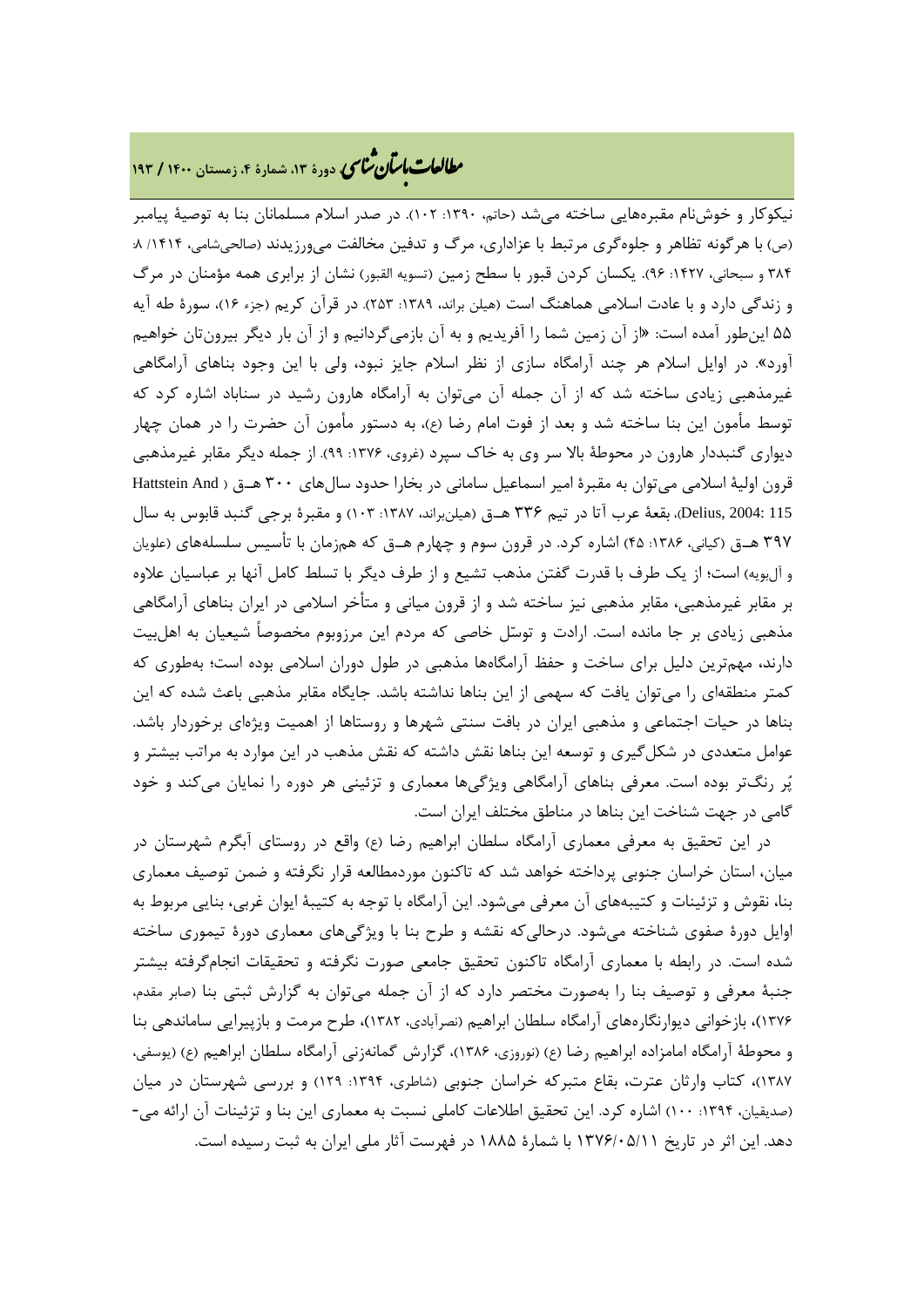**/194 معرفی و تحلیل معماري آرامگاه سلطان ابراهیم رضا (ع) در میان و خوانش یادگار نوشتههاي تاریخی آن**

**.2 موقعیت جغرافیایی آرامگاه سلطان ابراهیم رضا (ع)**

آرامگاه سلطان ابراهیم رضا (ع) در روستاي آبگرم، بخش گزیک، شهرستان در میان (شرقیترین بخش شهرستان و همجوار با مرز افغانستان) واقعشده و بر اساس نقطه (UTM (در طول و عرض جغرافیایی 3644094/0243998 و با ارتفاع متوسط 1325 متر از سطح دریا قرار دارد (تصویر 1). این بنا در جانب شرقی روستاي آبگرم در دامنۀ کوهی کم ارتفاع و به فاصلۀ 45 کیلومتري شرق شهر اسدیه (مرکز شهرستان در میان) است. دسترسی به این بنا از طریق جادة اسدیه به گزیگ و سپس به سمت روستاي آبگرم میسر میشود. نام روستا برگرفته از چشمۀ آبگرمی است که در انتهاي جنوبشرقی روستا قرار دارد. این چشمه داراي خواص معدنی بوده بهطوريکه علاوه بر ساکنین روستا، مورداستفاده سایر نقاط شهرستان و استان است و افراد زیاد با توجه به خواص آب، به این آبگرم مراجعه میکنند. وجود آثار تاریخی فراوان از دورههاي پیش از تاریخی تا اسلامی نشان از اهمیت این منطقه از شرق کشور و محدودة سرزمین قُهِستان است. از جمله آثار این منطقه میتوان به محوطۀ خرابه- هاي شاه ولی، محوطۀ رزه، محوطۀ پل عباسآباد، محوطه و قلعۀ طبس مسینا، محوطۀ راوکان، مسجد هندوالان و... اشاره کرد. در قرون میانی اسلامی این منطقه از اهمیت زیادي برخوردار بهویژه اینکه در این دوره، فرقۀ اسماعیلیه در این منطقه قدرت پیدا میکنند و از جمله آثار معماري آن میتوان به قلعۀ مسلمانان، قلعۀ کافران، قلعۀ دختر کلاته گاویچ و قلعۀ پاتنگ اشاره کرد.



**تصویر :1 موقعیت آرامگاه سلطان ابراهیم رضا (ع) در نقشه تقسیمات سیاسی و تصویر ماهوارهاي (نگارندگان، 1398) Figure 1: Location of the tomb of Sultan Ibrahim Reza in the map of political divisions and in the satellite image (Authors, 2019)**

همچنین این منطقه گذرگاه یکی از راههاي حیاتی قُهِستان بوده که این راه از زرنگ (زرنج) سیستان شروع میشد و بعد از رسیدن به ده قدیمی طبسین به درح و طبس مسینا (روستاي آبگرم در 10 کیلومتري شمال شهر طبس قرار دارد) میرسید و از آنجا به نیشابور و یا به زوزن و خواف و هرات وصل میشد و از همین راه بوده است که حضرت امام محمدتقی (ع) به طبس مسینا تشریف برد (فرقی، :1381 84). بیهقی مینویسد: «در سال 202 هـ.ق محمد بن على بن موسیالرضا (ع) که لقب او تقى بود از راه طبس مسینا دریا عبرت کرد که آن وقت راه قومس مسلوك نبود و آن راه در عهدى نزدیک مسلوك گردانیدند به ناحیت بیهق آمد و در دیه ششتمد نزول کرد و از آنجا به زیارت پدر خویش على بن موسیالرضا (ع) رفت فى سنۀ اثنتین و ثلاثین و مأتین (بیهقی، :1361 46).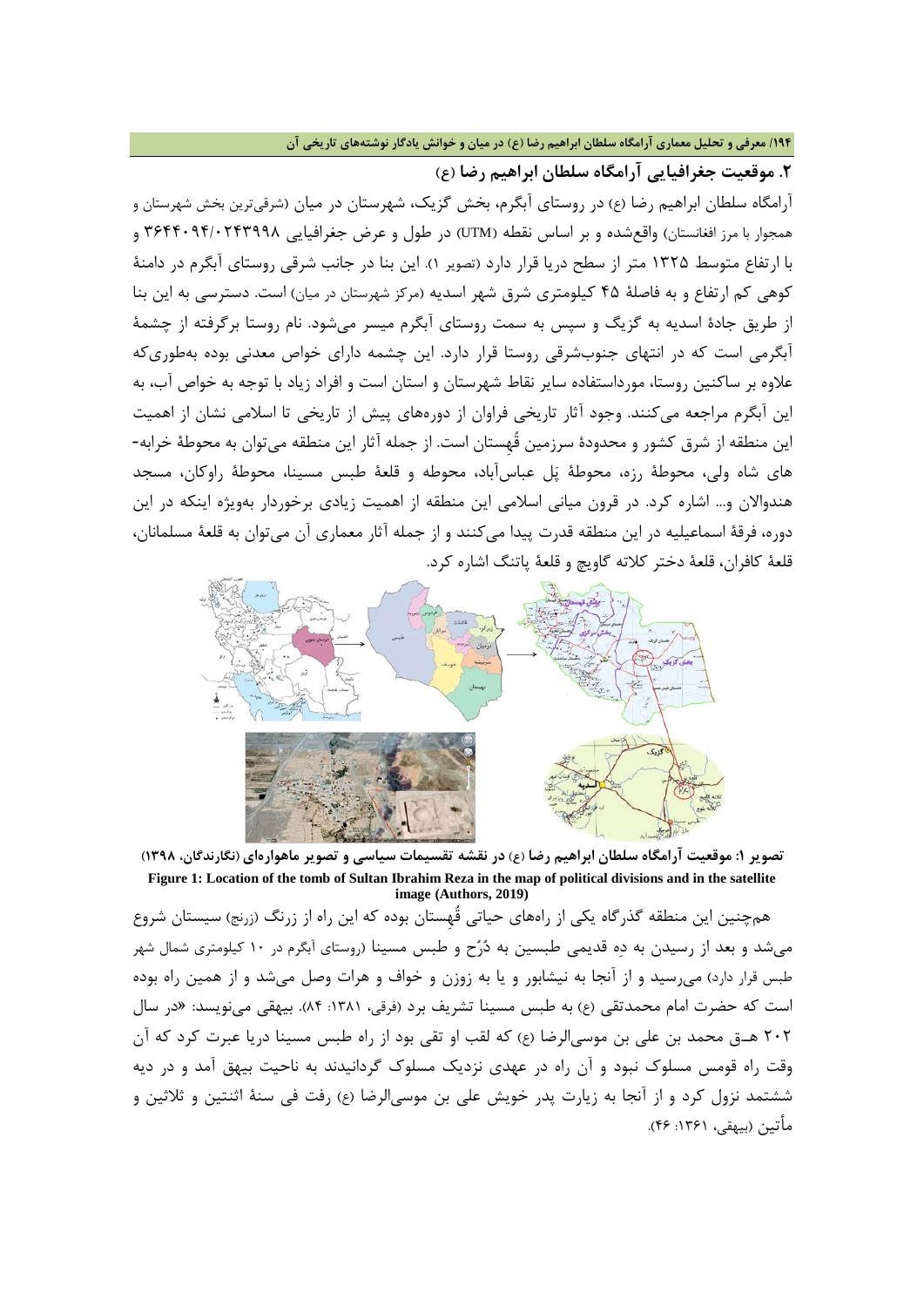## **، دورة ،13 شمارة ،4 زمستان <sup>1400</sup> / <sup>195</sup>** �نا� �طا ی �عات با�تان

### **.3 تاریخچۀ بنا و شخصیت سلطان ابراهیم رضا (ع)**

داخل ایوان ورودي ضلع غربی بنا و بر بالاي درب ورودي کتیبۀ کوچکی روي سنگی سیاه رنگ از جنس گرانیت است که تاریخ ساخت بنا را سنه 917 هجري قمري (به علت ساییدگی و شکستگی کتیبه فقط تاریخ آن مشهود است) نشان میدهد (نصرآبادي، :1382 3؛ تصویر 2). این بنا هر چند بر اساس کتیبه در دورة صفوي ساخته شده، ولی سبک و معماري بنا برگرفته از هنر معماري دورة تیموري است. دورة تیموریان روزگار رونق و رواج هنر و معماري است. انبوه آثار و اخبار بازمانده از بناهاي آن عهد گواه آن است که سران تیموري هواي جاهطلبی و میل به جاودانگی نامشان را با حمایت از احداث ابنیه و عمارات برمیآوردند (کاوسی، ۱۳۸۹: ۱۰۸). معماري در عصر تیموریان به سبکی یکپارچه نائل شد که بازتاب دهندة جهانبینی و آرمانهاي زیباییشناختی آن دوران است. این دوران در مقایسه با دورة پیشا مغولی، مرحلهاي نو در توسعۀ معماري در آسیاي میانه قلمداد میشود. نکتۀ مهم، نو بودن اثر است که بر انگیزانندة احساس زیباییشناختی ویژهاي در معاصران و نسلها است؛ لیکن نو بودن به معناي قطع رابطه با گذشته نیست. هنر ساختمانسازي در عصر تیموري عناصر بسیاري را از گذشته به ارث برده است: معماري، فن معماري، نوع شناسی، تزیینات و حتی نقشهاي تزئینی. نوآوري نه تنها بنیادهاي پیشین را ویران نمیکند، بلکه آنها را در خود ادغام میکند و در دورههاي عظمت، آنها را توسعه میدهد تا به سطحی عالیتر برساند. معماري تیموري نظامی منسجم و تلفیقی مستحکم بود که در آن درخشانترین موفقیتهاي گذشته با سهم خلاق حال غنیتر میشدند؛ چنین بود که این معماري به حدنصابی بیسابقه از کمال نائل شد (پوگاچنکووا، :1387 103 - 106). بهطور کل در دورة تیموریان روح مذهبی بر مسائل گوناگون سیاسی، اجتماعی و فرهنگی سایه انداخته بود. تعصب سلاطین تیموري در دین یا تظاهر آنان به دینداري، فزونی یافتن حرمت سادات، علما و بزرگان دین در جامعه، دستاویز قرار دادن دین براي انجام فتوحات بهویژه در دورة تیمور، مداومت سلاطین بر زیارت مقابر بزرگان دین و مشایخ، برگزاري مجالس دینی و مباحث کلامی و شرعی، تعمیر بقاع متبرکه، فزونی یافتن روند ساخت ابنیۀ مذهبی، ترویج و گسترش علوم دینی، ظهور نهضتهاي مذهبی شیعی – صوفی، همگی بیانگر تسلط دین و مذهب بر جنبههاي مختلف اجتماعی در این دوران است. بالطبع در چنین جامعهاي توجه به اعتقادات دینی و جهتگیريهاي مذهبی افراد در آثارشان نقش مهمی در ارزیابی جایگاه آنان دارد، زیرا همسویی افکار و آثار آنها با جامعه عصر خویش را آشکار میسازد (سمائی دستجردي و دیگران، :1395 94).



**تصویر :2 موقعیت کتیبه به تاریخ 917 هجري در ایوان غربی (نگارندگان، 1396) Picture 2: Location of the inscription dated 1495 in the western porch (Authors, 2017)** شخصیت مدفون در این بنا را سلطان ابراهیم رضا (ع) میدانند و به قولی این شخص یکی از برادران امام هشتم بوده است و چنانکه روایت میکنند امام رضا به مرزبان مینویسد: «یک نفر از ما (طبس مسینا) به طرف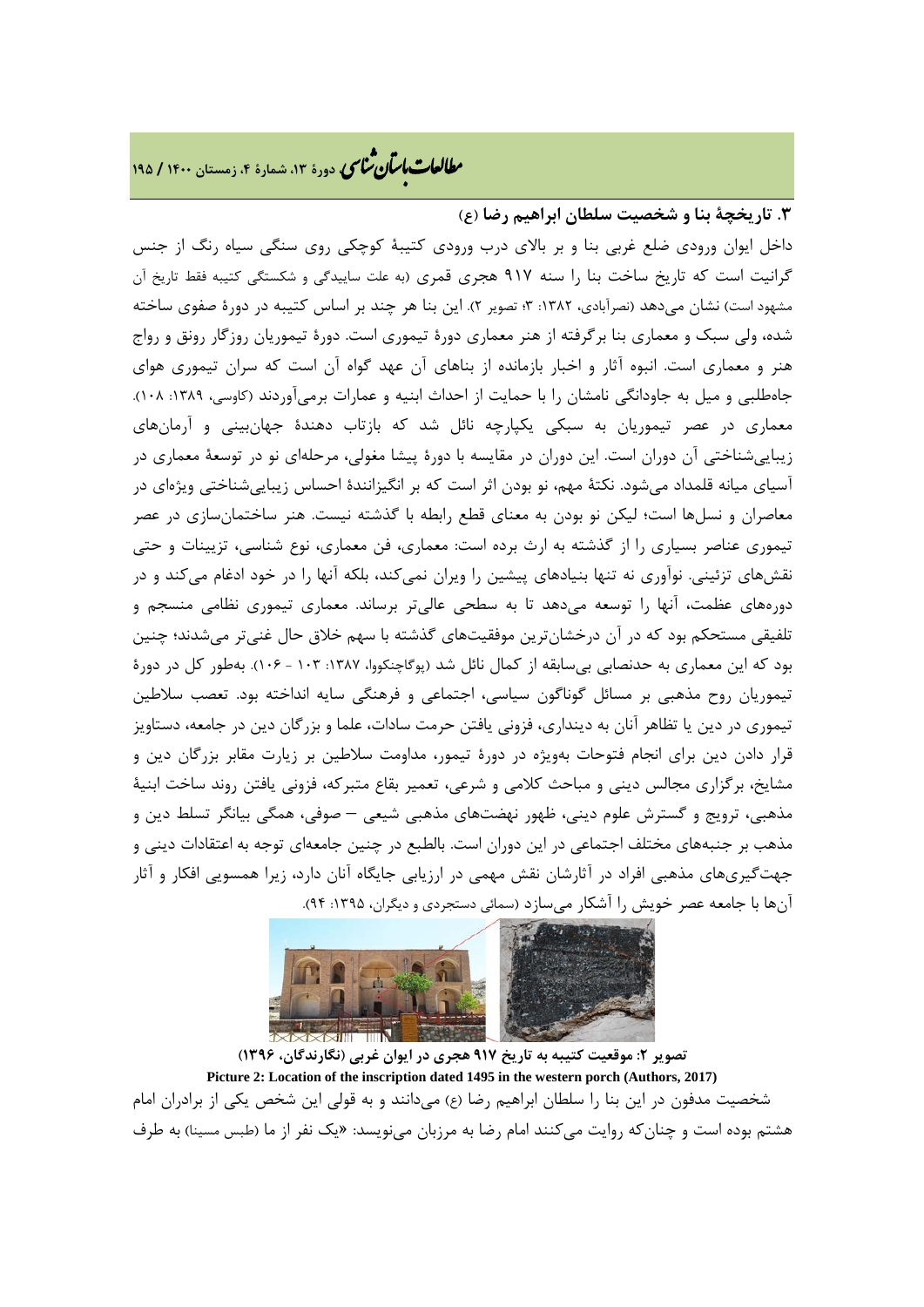**/196 معرفی و تحلیل معماري آرامگاه سلطان ابراهیم رضا (ع) در میان و خوانش یادگار نوشتههاي تاریخی آن**

طوس آمده که به ما نرسیده است که احتمال میدهند او باشد» (آیتی، :1371 144). طبق گفتۀ اهالی محلی روستاي آبگرم سلطان ابراهیم رضا (ع)، پسر امامزاده حسین بن موسی کاظم (ع) است که مدفن این بزرگوار در طبس گلشن قرار دارد. ٰ اهالی روستای آبگرم از سادات اهل تسنن هستند و خود را از نسل همین امامزاده میدانند و پیرو طریقت نقشبندي هستند و نسبت به این امامزاده احترام زیادي قائل هستند. روستاي آبگرم در گذشته جزء آباديهاي طبس مسینا یا طبس عناب بوده است که متون تاریخی به آن اشاره کرده که از آن جمله میتوان به نویسندهٔ مجهول الاسم حدود العالم (۱۳۶۱: ۹۱)، مقدسی (۲/۱۳۶۱ ۴۷۱ )، حمدالله مستوفی (١٣٨١: ٢٠٨)، شهابالدین عبدالله خوافی (١٣٧٠: ٣١ و ٣٢) و... اشاره کرد.

**.4 معرفی معماري آرامگاه سلطان ابراهیم رضا (ع)**

**.4-1 فضاي بیرونی آرامگاه:** آرامگاه سلطان ابراهیم رضا (ع) در راستاي شمال - جنوب با ابعاد 19×20 متر (مساحت 380 مترمربع) ساخته شده و معماري بنا از قسمتهاي مختلفی از جمله ایوان، فضاي گنبدخانه، حجره و آبانبار<sup>۲</sup> تشکیل شده است. این بنا از نظر پلان به شکل چهارضلعی و فضای داخلی که بقعه در آن قرارگرفته نیز بهصورت مربع و با وسعت 91/2 مترمربع داراي پوشش گنبدي است. آرامگاه سلطان ابراهیم رضا در دو طبقه و بهصورت چـهار ایوانی ساخته شده (شکل 1) که هر چهار ایوان به گنـبدخانه بنا منتـهی میشود که امروزه به جزء ایوان ورودي غربی و شرقی دو ورودي شمال و جنوب مسدود شده است. ایوان ورودي ضلع شمالی بنا نسبت به بقیه اضلاع از ارتفاع بیشتري برخوردار بوده، ایوان ضلع جنوبی نسبت به بقیه کوچکتر و ارتفاع دو ضلع غرب و شرق بهصورت یکسان و قرینه است.



**شکل :1 پلان بنا در طبقه همکف و اول (آرشیو اداره کل میراث فرهنگی صنایعدستی و گردشگري خراسان جنوبی) shape 1: Plan of the building on the ground floor and first (Archive of the General of Cultural Heritage, Handicrafts and Tourism of the County of Southern Khorasan)**

در طبقۀ همکف علاوه بر ایوانهاي اصلی، ایوانچههایی در دو طرف ایوان اصلی با استفاده از قوس جناغی ساخته شده است که این در اضلاع غربی و شرقی بهصورت قرینه ساخته شده، ضلع شمالی این ایوانچهها بهصورت مجزا در دو طبقه بوده و ورودي به ایوانچههاي طبقۀ اول (دو طرف ایوان شمالی) از طریق پلکان ضلع غربی و شرقی بنا میسر میشود. از لحاظ وسعت ایوانچهها ضلع شمالی نسبت به اضلاع غربی و شرقی بزرگتر است. ضلع جنوبی بنا با سه ضلع دیگر تفاوت دارد که سه ایوانچه با قوس جناغی ایجادشده که ایوانچه وسط داراي ارتفاع قوس و مساحت بیشتري نسبت به ایوانچههاي طرفین است. ایوانچه وسط ورودي به گنبدخانه بنا نیز بوده که مسدود شده است. این سه فضا از طریق یک راهرو در پشت این فضا، به همدیگر راه دارد. علاوه بر این دسترسی به این راهرو از طریق ایوانچههاي ضلع غربی و شرقی بنا نیز میسر میشود. پوشش ایوانچهها بهصورت عرقچین بوده است و سقف ایجادشده از طریق چهار قوس جناغی که روي پایههایی قرار گرفته، ساخته شده است، به این شکل که بعد از اینکه طاقهاي اصلی روي دیوار قرار گرفت، فضاي بین قوسها را بالا آورده و رجچینی قسمت بالایی قوسها بهصورت مدور میشود. معمولاً استفاده از این پوشش به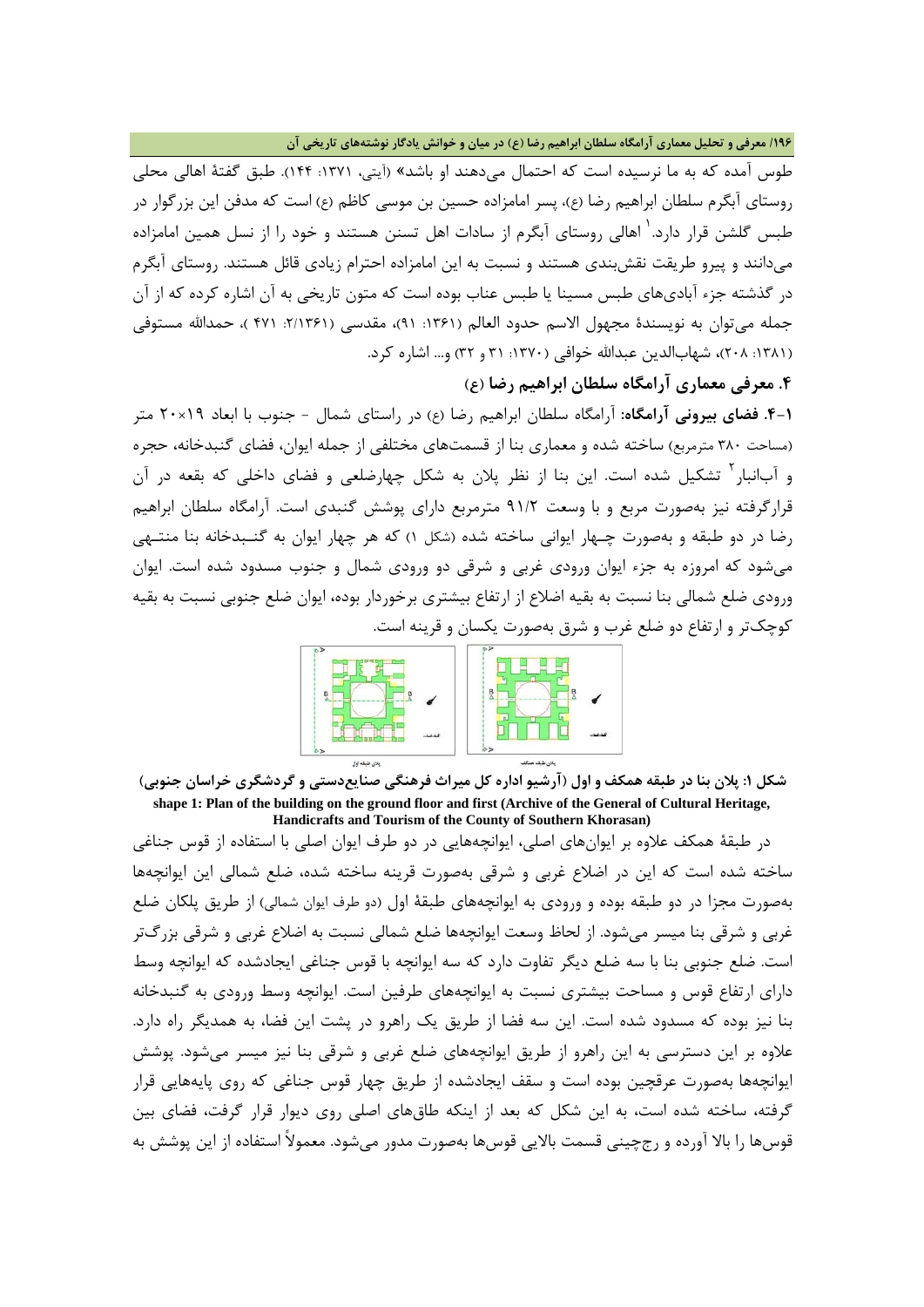# **، دورة ،13 شمارة ،4 زمستان <sup>1400</sup> / <sup>197</sup>** �نا� �طا ی �عات با�تان

دلیل اینکه داراي ارتفاع کمتر است و در محیطهاي کوچک نیز میتوان استفاده کرد، کاربرد دارد و با توجه به دو طبقه بودن بنا ارتفاع کم این پوشش ساخت طبقۀ اول را نیز راحتتر میکند. ورودي که ارتباط دهندة این ایوانچهها به یکدیگر است به دلیل عرض کم با طاق خنچه پوش تک گلیویی ساخته شده است. این قوس جنبۀ تزئینی دارد و بیشتر براي راهروها و سقفهایی با دهانۀ کوچک مورد استفاده قرار میگیرد (زمرشیدي، :1387 72). برخلاف ضلع جنوبی که راهرو در کل این ضلع پشت ایوانها امتداد دارد، ایوانچههاي سه ضلع دیگر بهصورت مستقل بوده و به یکدیگر راه ندارد (به جزء ایوانچه سمت راست ایوان غربی و ایوانچه سمت چپ ایوان ضلع شرقی که به این راهرو، راه دارد). دسترسی به طبقۀ اول بنا از طریق پلکانی در ضلع غربی و شرقی بنا که بهصورت قرینه طراحیشده، انجام میشود. این پلکان با طاق خنچهپوش تگ گیلویی ساخته شده است. پلکان سمت چپ ایوان غربی و سمت راست ایوان شرقی به دو ایوانچه در طبقه بالا منتهی میشود که یک ایوانچه کوچکتر و ایوانچه دیگر داراي ابعاد بزرگتري است. این ایوانچهها به ایوانچهها ضلع شمالی بنا نیز راه دارد و درون این ایوانچهها، طاقنماهایی قرار دارد که با قوس جناغی تزئین شده است. پلکان سمت راست ایوان غربی و سمت چپ ایوان شرقی، قرینه پلکان سمت مقابل ایوان است با این تفاوت که بعد از ایوانچه بزرگتر به راهرویی در ضلع جنوبی بنا امتداد دارد. این راهرو با طاق خنچهپوش تک گلیویی ساخته شده و فضاها با یکدیگر در ارتباط است. جزئیات اندکی در معماري طبقه اول بنا نسبت به طبقۀ همکف در ضلع جنوبی بنا دیده میشود. به این شکل که ایوانچههایی که در دو طرف ایوانی که به گنبدخانه منتهی میشود در نقشه طبقۀ اول نیز بهصورت قرینه و در بالاي این ایوانچهها قرار گرفته است. ولی نقشۀ ایوان همکف در طبقۀ اول تکرار نشده و به جاي آن سه ایوانچه با طاق هلالی که جنبۀ تزئینی دارد با ابعاد یکسان کار شده است و قرینگی که در سایر اضلاع این بنا میتوان دید، در طبقۀ همکف و اول این ضلع دیده نمیشود. بهطور کلی در فضاي طبقۀ اول ضلع جنوبی پنج فضا وجود دارد که سه فضا در نماي بیرون مشخص است و دو فضاي طرفین ورود به ضلع جنوبی که از جنوبشرقی و جنوبغربی میسر میشود، در نماي بیرونی مسدود بوده و فقط دو پنجره با طاق هلالی و با ابعاد 50 سانتیمتر در نماي ضلع جنوبی مشخص است (تصویر 3).



**تصویر :3 نماي چهار جهت اصلی بنا (نگارندگان، 1393) Figure 3: View of the four main directions of the building (Authors, 2014)**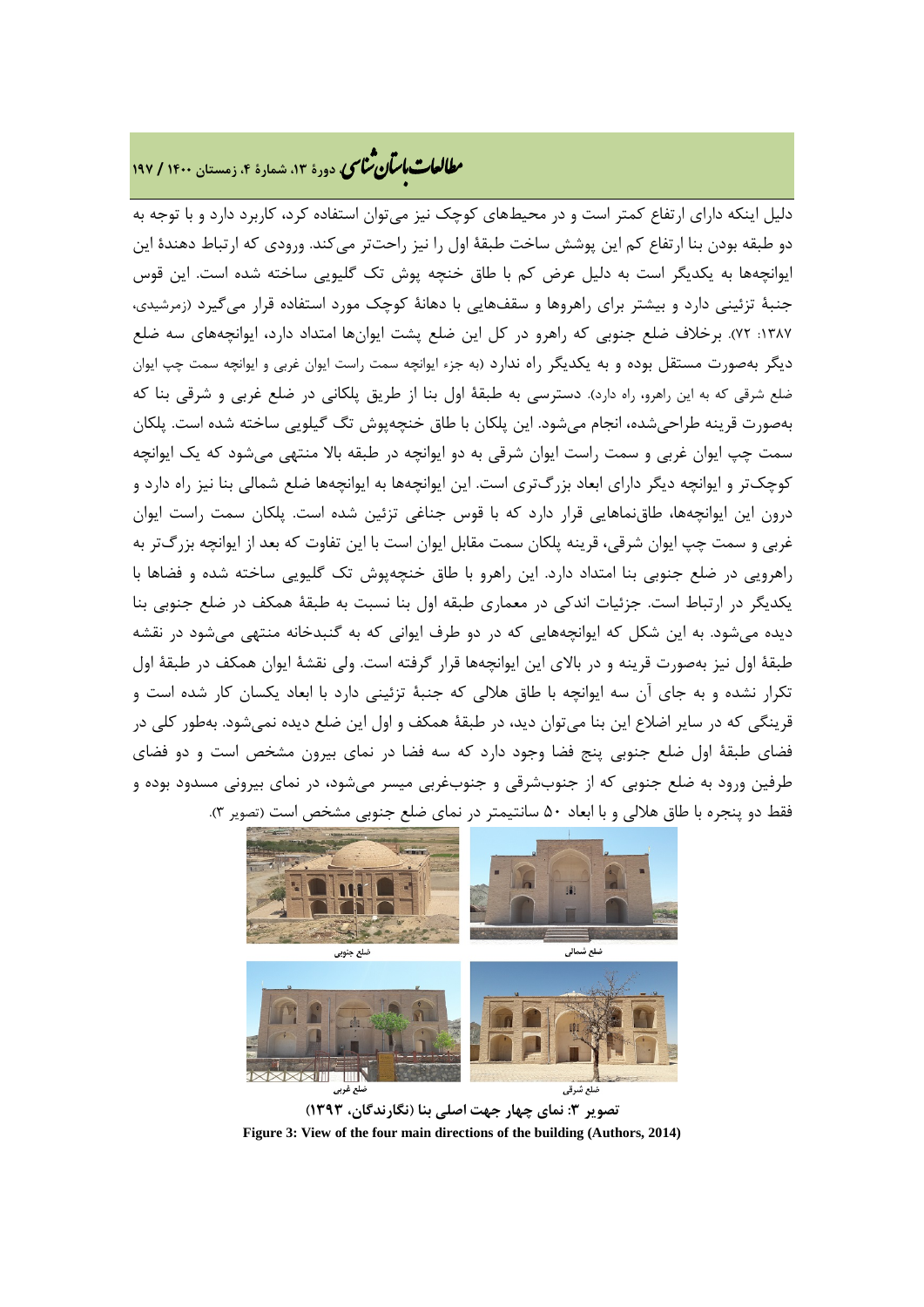### **/198 معرفی و تحلیل معماري آرامگاه سلطان ابراهیم رضا (ع) در میان و خوانش یادگار نوشتههاي تاریخی آن**

**.4-2 ورودي به گنبدخانه:** ورودي به گنبدخانه آرامگاه سلطان ابراهیم رضا (ع) از طریق ایوانهاي چهارگانه در میانۀ اضلاع بنا میسر میشود. ورودي اصلی بنا از ایوان شمالی بوده که امروزه ورودي این ایوان و ایوان جنوبی مسدود شده و ورود به بنا از ایوان غربی و شرقی امکانپذیر است. داخل ایوانها ضلع شمالی، غربی و شرقی سه پنجرة مشبک گچی با طاق هلالی کارشده که نور داخل بنا را تأمین میکرده است (تصویر 4). داخل ایوان ضلع غربی و شرقی بنا دو درب چوبی منبتکاري شده مربوط به سال 1312 هجري قرار دارد. این دربهاي چوبی بهصورت دو لنگه و داراي کتیبه میباشند که ساخت بنا و سازندة آن را نشان میدهد. کتیبۀ که قسمت بالاي درب شرقی حکشده به این شرح است: «عمل استاد بعون صانع جلیل بنده ذلیل محمدابراهیم خلف مرحوم مغفور جنت مکان جامع میرزا اسماعیلخان این باب وقف نمود 1312 هـ.ق (تصویر 5). کتیبۀ درب غربی روي ستون عمودي درب حکشده که متن آن به این شرح است: هو {ناخوانا}کار سلطان میرزا محمدابراهیم خان عمل استاد عبدالرحمن در سنه 1312 هـ.ق (تصویر 6). گره بهکاررفته در دربهاي مورد مطالعه از نوع ساده است که نقش بر اساس نقشه از پیش طراحیشده، بریده و سپس بروي درب با اتصالات نصبشده است. براي نصب طرح مورد نظر از بستهاي فلزي و یا میخ و یا چسب و سریشم استفاده میشود. آلت گره در آرامگاه سلطان ابراهیم رضا (ع) بازوبندي مربع است که علاوه بر مربع اشکال مستطیل، لوزي و ذوزنقه نیز به کار رفته است.







تصویر ۵: درب شرقی آرامگاه و کتیبۀ بالای آن تصویر ۶: کتیبۀ درب غربی آرامگاه (نگارندگان، ۱۳۹۶) **Figure 5: East door of the tomb and the inscription above it (Authors, 2017) Figure 6: Inscription on the west door of the tomb Authors, 2017)**

**.4-3 گنبد بنا:** بعد از ورودي فضا گنبدخانه قرار دارد، گنبدي که بر فراز این آرامگاه قرارگرفته از طریق گوشهسازي (سکُنج) از محیط مربع به دایره تبدیلشده و گنبد ساخته شده است. عمق گوشهسازي به کار رفته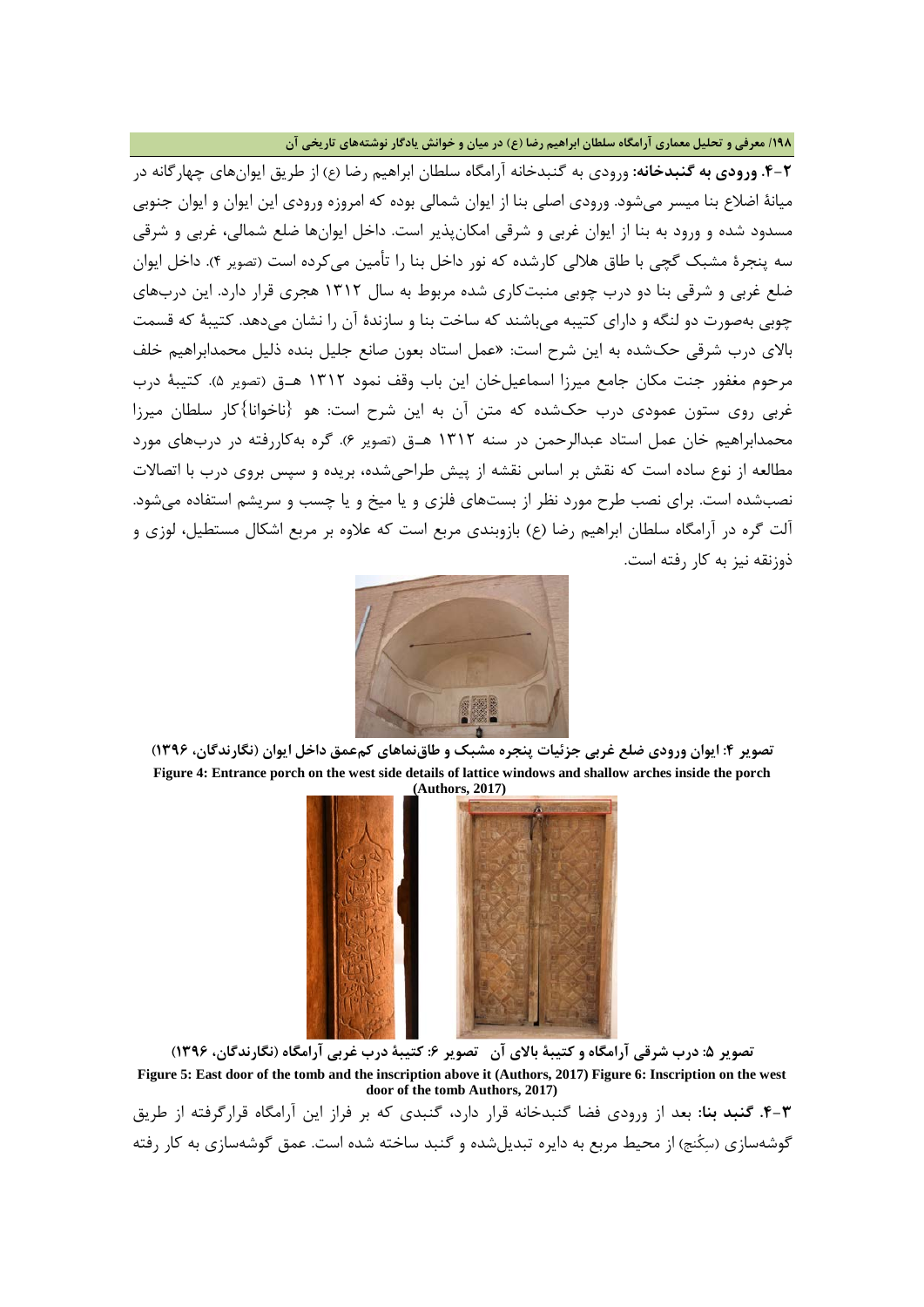# **، دورة ،13 شمارة ،4 زمستان <sup>1400</sup> / <sup>199</sup>** �نا� �طا ی �عات با�تان

در بنا 1/5 متر است و گنبد آن بهصورت یک پوسته طراحی و ساخته شده است (صابرمقدم، :1376 4). یکی از ویژگیهاي مهم در ساخت گنبد بنا استفاده از سکُنج است که نظام طاقبندي سکُنج و پیشخان از ویژگیهاي اصلی معماری دورهٔ تیموری است (هیلن براند، ١٣٨٩: ٢٩۴ و بلر و بلوم، ١٣٨۶: ٩٩) و به نظر می رسد که از تجارب پیشین نظام طاقبندی متقاطع بر روی فضاهای مستطیلی بهره گرفته باشد (اوکین، ۱۳۸۶: ۱۱۱). از جمله بناهایی با ساخت ویژگی معماري گنبد آرامگاه سلطان ابراهیم رضا در منطقه، میتوان به مسجد هندوالان (همان: 268)، آرامگاه تورانشاه (محمودينسب، :1393 209) و مزار گل اشاره کرد.

بهطورکلی بناهاي ساخته شده در دورة تیموري علاوه بر ارتفاع در معماري ایوان و گنبد ( 1996: ,Petersen 124) رابطه بین اندازۀ طاق و ارتفاع دیوار و بلندي منطقۀ انتقالی و گنبد (ویلبر و گلمبگ، ١٣٧۴: ٢٨٨) تا حدودي به یک شکل استاندارد و یکدست توسعه یافت که علاوه در شرق ایران در غرب ایران هم این معماري گسترش پیدا کرد که از جمله مهمترین گنبدهاي ساخته شده در این دوره میتوان به گنبد حرم امام رضا (ع) در مشهد اشاره کرد (124 1996: ,Petersen(. اینطور میتوان گفت که مهمترین عامل منحصربهفرد که ایجاد وحدت میکند، هماهنگی هندسی در کار معماري است (ویلبر و گلمبگ، :1374 287). این ویژگیهاي معماري بهخوبی در ساخت آرامگاه ابراهیم سلطان بهویژه در قسمت ورودي و گنبدخانه مرکزي بنا که با استفاده از سکُنج ساخته شده به کار رفته است (تصویر 7). گنبد بنا فاقد هرگونه تزئینات معماري است و با گچ اندود شده است. وجود گنبد تک پوسته در این بنا با توجه به زلزلههاي موجود موجب شده این بنا در طول زمان کمتر آسیب ببیند و دلیل هم این است که از زمان اجراي بنا تا پوشش نهایی قطر آن بهتدریج کاسته شده است. طراحی دقیق تناسبات هندسی و اجراي قوسها در چهار گوشۀ این سازه یکی از نکات مثبت در طراحی این فضاي معماري بوده است.



**تصویر :7 گوشه سازي گنبدخانه (نگارندگان، 1393) Figure 7: Cornering of the dome (Authors, 2014)**

**.4-4 فضاي داخلی آرامگاه:** در مرکز بنا قبر سلطان ابراهیم رضا (ع) قرار دارد که درون ضریحی فلزي جاي گرفته است. سنگقبر آرامگاه صندوقی شکل و از جنس مرمر است که روي آن کتیبههایی با خط ثلث و کوفی نقر شده است. این سنگقبر بهصورت مستطیل شکل است که قسمت پایینی آن بهصورت پِخ و تراشخورده است. ضریح قدیمی بنا از جنس چوب گردو بوده (تصویر 8) که شبیه به دربهاي مجموعه داراي تزئینات گره است که از دایرههاي متقاطع و گلها چهارپر تشکیلشده که امروزه ضریحی فلزي روي قبر توسط اداره اوقاف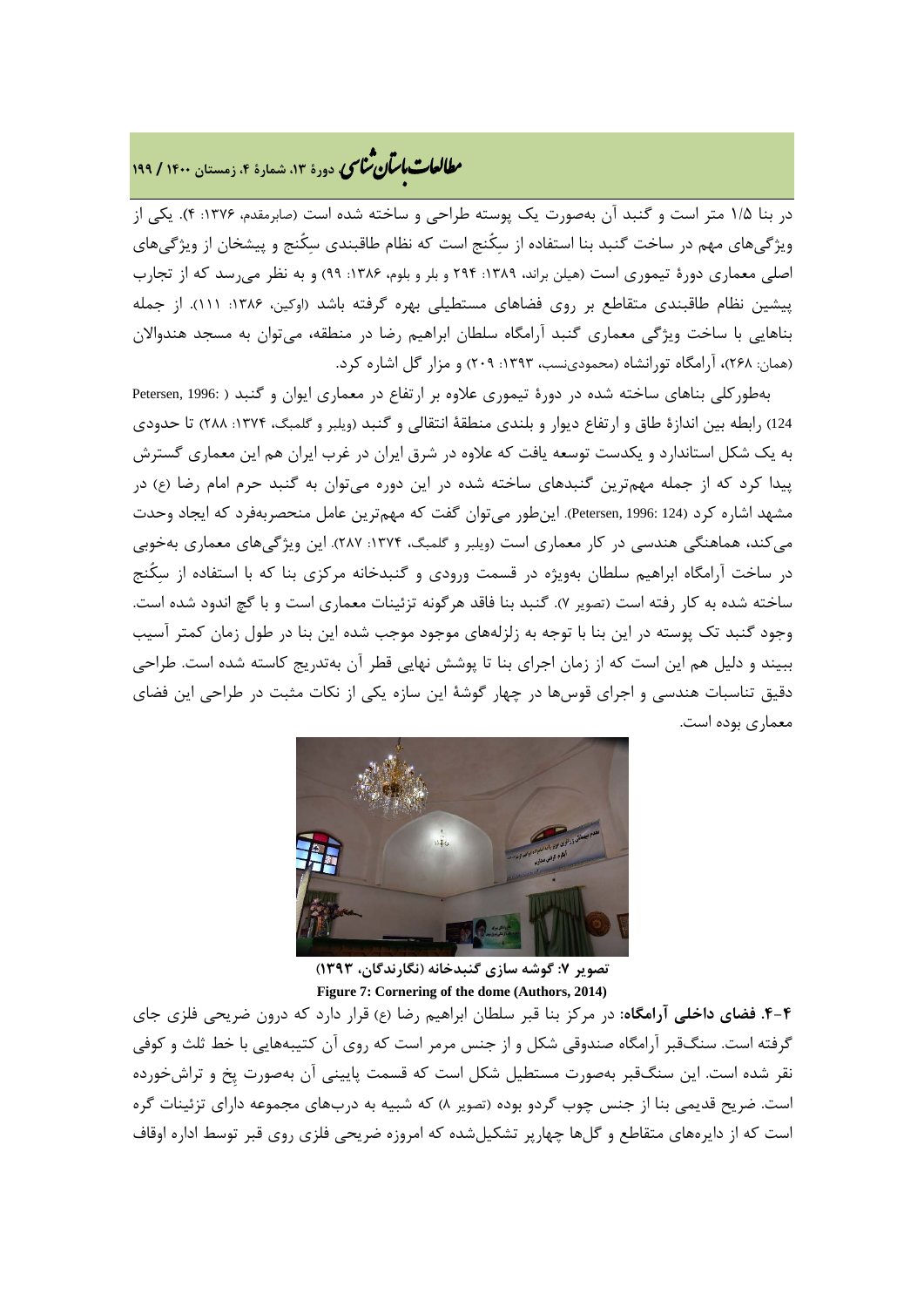**/200 معرفی و تحلیل معماري آرامگاه سلطان ابراهیم رضا (ع) در میان و خوانش یادگار نوشتههاي تاریخی آن**

و امور خیریه قرار گرفته است. قسمت داخل بنا فاقد تزئینات شاخصی و فقط روي دیوارهاي آن نوشتههایی در طول زمان توسط زوار با خطوط مختلف نوشتهشده که در ادامه به معرفی بعضی از این خطوط میپردازیم.



**تصویر :8 ضریح قدیمی (صابري مقدم، :1376 11) Figure 8. The old of shrine (Saberi Moghaddam, 1997)**

**.5 مصالح و تزئینات بنا**

مصالح عمده براي ساخت آرامگاه آجرهایی با ابعاد 5×25×25 سانتیمتر و ملات گچ بوده است که آجر مهمترین و پر کاردترین مصالحی که در ساخت آن به کار رفته است. در بحث تزئینات هم همانطور که در معماري بنا اشاره شد، بنا داراي تزئینات خاصی نیست و از جمله تزئینات شاخص آن میتوان به کاربندي در طبقۀ اول، پنجرههاي مشبک گچی، دربها منبتکاري، استفاده از هنر گره در ساخت درب و پنجره و کتیبه- هاي نگاشته شده روي دیواره بنا بهعنوان آثار شاخص نام برد و چون این آرامگاه طی دورههاي مختلف اندود گچ شده است، در بعضی قسمتها بیرونی آرامگاه که پس از مرمت بنا (در سال 1386 روي بدنۀ دیوار را بهعنوان شاهد نگه داشتهاند)، نمایان شده، نقاشیهایی با رنگ قرمز بروي دیوار ترسیم شده است که از آن جمله میتوان به نقش یک شتر و نقوش گیاهی در داخل ایوانچه نماي بیرونی در طبقه همکف اشاره کرد (تصویر 9).



**تصویر :9 نقش شتر و نقوش گیاهی روي دیوار بیرونی بنا (نگارندگان، 1394) Figure 9: Camel and plant motifs on the outer wall of the building (Authors, 2015) .6 معرفی تعدادي از کتیبههاي نگاشته شده داخل بناي آرامگاه سلطان ابراهیم رضا (ع)** روي دیوارهاي داخلی گنبدخانه آرامگاه سلطان ابراهیم رضا (ع) دستنوشتههایی به نگارش درآمده که این یادگارها، دل نوشتههاي زائرانی است که برخی متعلق به دورة صفویه و بعضی مربوط به دورههاي بعد از آن است (شاطری، ۱۳۹۴: ۱۳۲) که با خطوط نستعلیق، شکسته، نسخ و ثلث و با مرکب نوشتهشده و گنجینۀ ارزشمندي از هنر خوشنویسی است. با توجه به قرار گرفتن درگاههاي ورود و خروج در وسط هرکدام از این چهار ضلع، دیوارها به دو نیم تقسیمشده و مجموعاً تعداد دیوارههاي داراي کتیبه به هشت عدد میرسد. طول هرکدام از این دیوارها حدود 4/20 متر و ارتفاع کتیبههاي نوشتهشده بروي هر یک از دیوارها 1/20 متر است. طی مرمتهایی که در بنا از زمان ساخت بنا انجام شده چهار لایه اندود گچ مشهود است. لایۀ اول یا لایۀ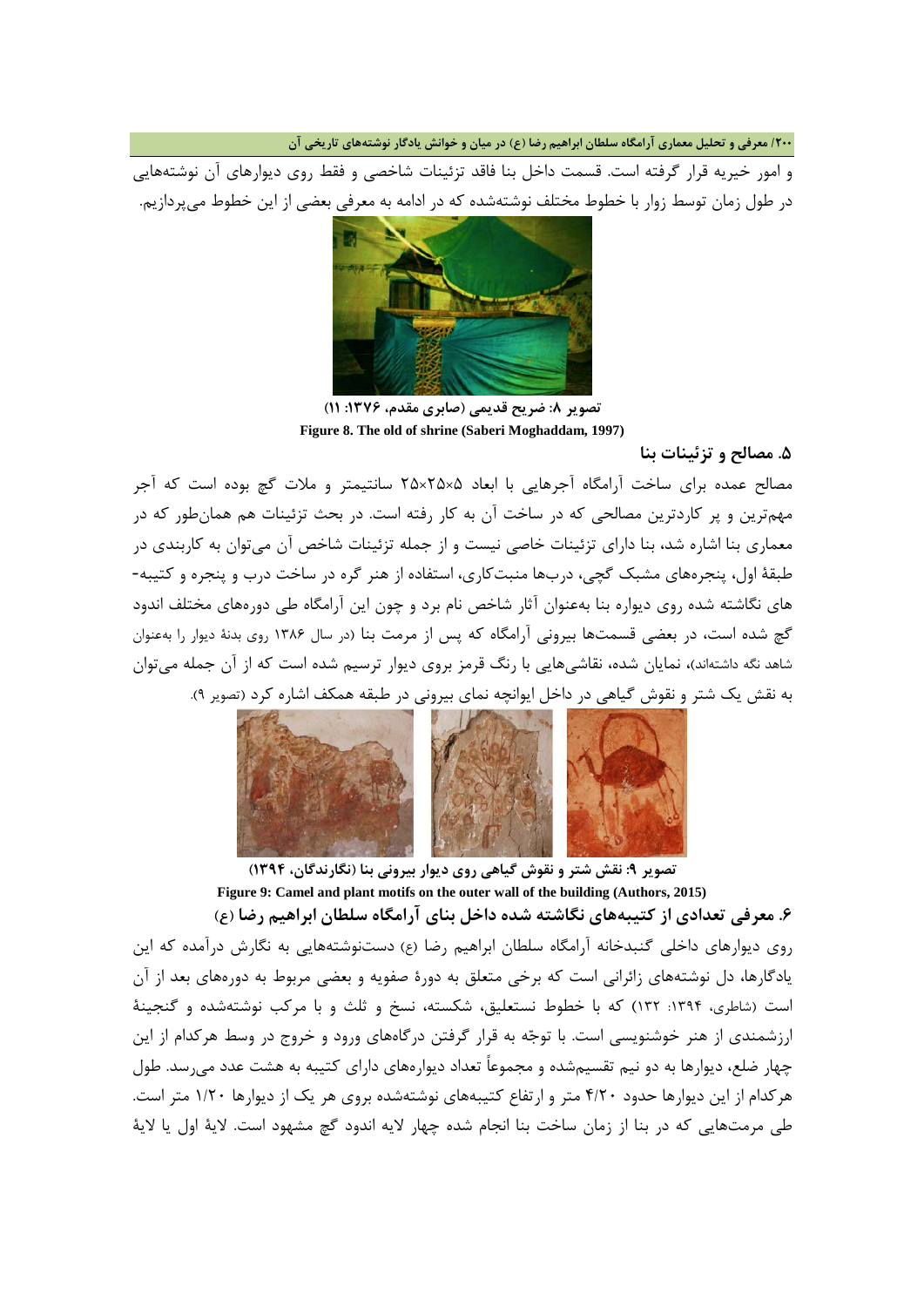## **، دورة ،13 شمارة ،4 زمستان <sup>1400</sup> / <sup>201</sup>** �نا� �طا ی �عات با�تان

زیرین یک لایۀ گچ سیاهی که به زمان ساخت بنا مربوط میشود و لایۀ دوم، یک لایۀ گچ سفیدي که بر سطح آن یک لایۀ زرد رنگ ملموس است. با توجه به اینکه این لایه گچ مدت زمان طولانی استفاده میشده (حداقل از سال 990 تا 1287هـ.ق یعنی به مدت حداقل 297 سال) به نظر میرسد که این لایۀ زرد رنگ به دلیل گذشت زمان و دست کشیدنهاي متوالی روي دیوار ایجاد شده باشد. سومین لایه یک لایۀ گچ که در سال 1287هـ.ق روي لایۀ دوم کشیده شده است. روي این لایه نیز نوشتههاي متعددي وجود دارد که البته نسبت به لایۀ دوم تعداد آنها کاهش چشمگیري مییابد. قدیمیترین کتیبۀ کشفشده این لایه مربوط به سال 1287 هـ.ق است و تا حدود 1364 هـ.ق کتیبههایی روي آن به چشم میخورد. آخرین لایه یا لایۀ بالایی حدود 30 سال قبل روي لایۀ سوم کشیده شده است. از میان کتیبههاي موجود، بخش اعظم آن به دلایل زیر قابل خواندن نیست:

الف- اجراي چهار دوره اندود گچ بر روي دیوارها که باعث پوشیده شدن لایههاي قبل و بالتبع کتیبههاي سطح آن شده و بخش زیادي از کتیبهها را مخدوش کرده است.

ب- نگارش کتیبههاي جدید بر روي کتیبههاي قدیمیتر که این تراکم و تداخل نوشتهها باعث درهم ریختگی آنها و غیرممکن شدن مطالعۀ آنها شده است. این مسئله در خصوص لایۀ دوم گچ که حداقل به مدت 297 سال نگارش کتیبهها بروي آن انجام میشده، بیشتر صادق است.

ج- بسیاري از کتیبهها بهطور عمدي مخدوش شدهاند بهگونهاي که در بسیاري از موارد، کتیبههایی وجود داشته که با عقاید یا نظریات افراد دیگري همخوانی نداشته لذا بهطور عمد تخریب شدهاند. از میان تعداد فراوان کتیبههاي موجود، تعداد کمی از آنها یعنی تعداد 97 کتیبه بررسی شد که 35 مورد با خط ثلث، 21 مورد با خط شکسته، 20 مورد با خط شکسته نستعلیق، 13 مورد با خط تحریري، 11 مورد با خط نستعلیق و دو مورد با خط نسخ است. این کتیبهها به موضوعات مختلفی در کتیبهها پرداخته شده است که مهمترین آنها عبارتاند از: یادگاريها، آیات و سورههاي قرآنی، احادیث نبوي، اشاره به وقایع تاریخی و اشعاري در موضوعات مختلف بهخصوص مدح پیامبر، امامان و شخصیت مدفون در بنا. دورة تاریخی کتیبهها، یک دورة حداقل 370 ساله را شامل میشود بهگونهاي که قدیمیترین کتیبۀ شناساییشده داراي تاریخ 990 و 1016 هـ.ق و جدیدترین کتیبه نیز داراي تاریخ 1360 هـ.ق است. قسمتی از یکی از کتیبهها به حروف لاتین نگاشته شده است. در ذیل به معرفی بعضی از کتیبههاي خواندهشده در بنا میپردازیم. قدیمیترین کتیبه تنها شامل یک بیت شعر است به این مضمون:

الف- «در این منزل ز ایام گذشته یادها کردم/ نهادم سر به زانوي غم فریاد کردم (990 هـ.ق)» (نصرآبادي، :1382 4).

ب- جدیدترین کتیبه نیز داراي تاریخ پنجم ذیحجه الحرام 1360 هـ.ق است، به این مضمون: «هو الحی القیوم تبارك و تعالی/ این کلمه در یوم جمعه پنجم شهریور ذیحجه الحرام 1360 که خدمت ملازمان و ........ عمده الاعاظم و الاعیان صاحب اختیاران آقاي حسین علی بن ....... آقاي........ قلمی شد» (تصویر 10).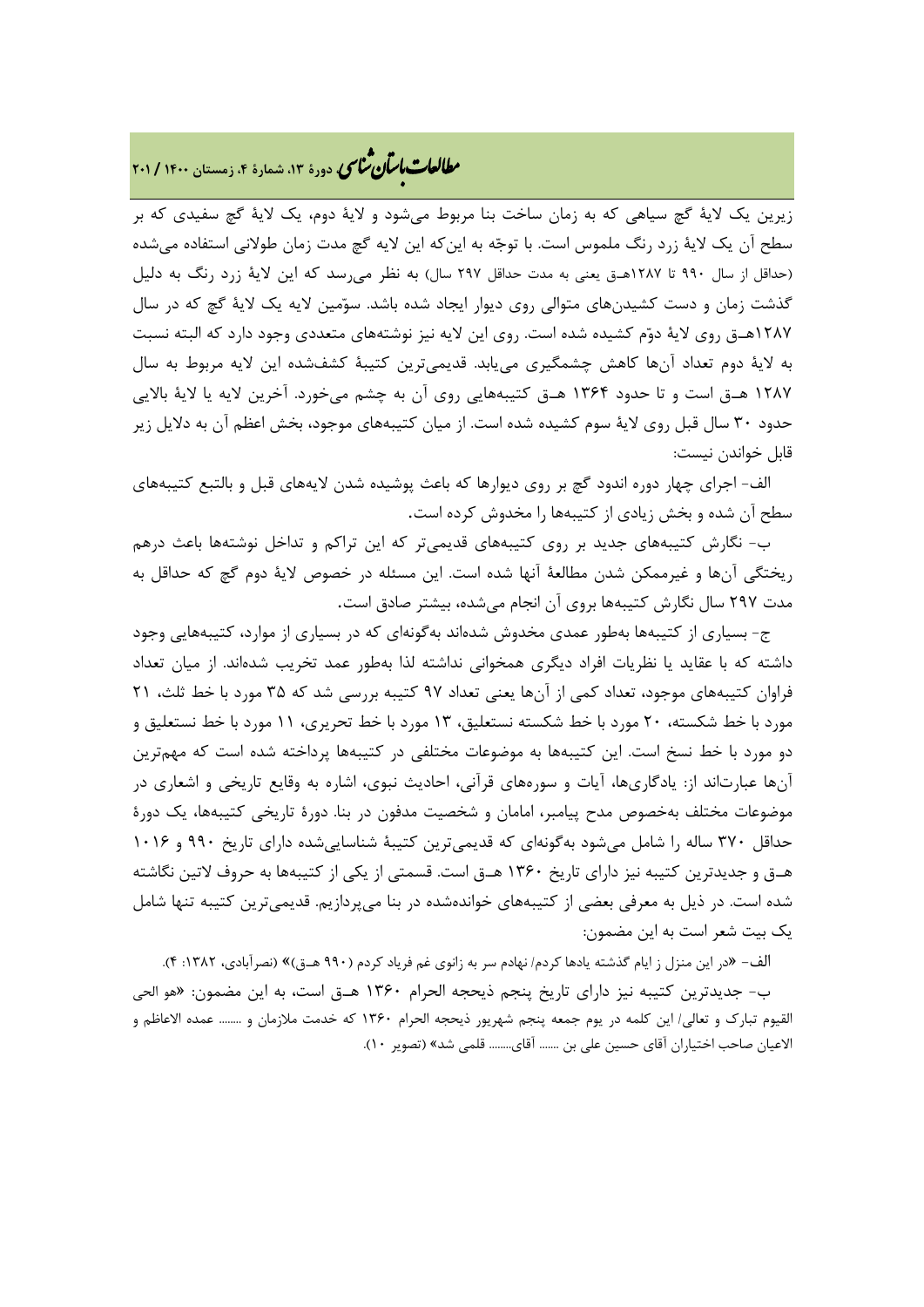**/202 معرفی و تحلیل معماري آرامگاه سلطان ابراهیم رضا (ع) در میان و خوانش یادگار نوشتههاي تاریخی آن**



**تصویر :10 کتیبه (نگارندگان، 1393) Figure 10: Inscription (Authors, 2014) .1-6 در ذیل به معرفی بعضی از کتیبههاي روي دیوارهاي آرامگاه سلطان ابراهیم رضا (ع) میپردازیم:** -1 یکی از کتیبهها نیز داراي تاریخ 1891 میلادي (برابر با 1318 هـ.ق) است با این مضمون: «لا اله الا االله محمدیوسف هراتی چهارباغی1897 Haraty yosef Mohamad«

-2 «اي مرشد کامل بپابوست رسیدستم/ ازون کسرا زپنهانی معرفت شنیدستم/ و ما تولا باالله بتاریخ شهر محرم الحرام سنه 1096 هجري قمري»

-3 «فرزند علی شوم فداي سرتو/ کردم به فداي روضه انور تو/ دلارام جهان زخاندان دور شدي/ اي جان جهانیان فداي سرتو/ سنه 1187 هجري قمري» (تصویر 11).



**تصویر :11 کتیبه (نگارندگان، 1393) Figure 11: Inscription (Authors, 2014)**

-4 «آنان که غم تو برگزیدند همه/ در کوي شهادت آرمیدند همه/ در معرکه دو کون فتح از عشقست/ با آنکه سپاه او شهیدند همه 3 / العبد الاقل الفقیر .......... سنه 1301 هجري قمري» (تصویر 12).



**تصویر :12 کتیبه (اداره کل اوقاف و امور خیریه خراسان جنوبی) Figure 12: Inscription (Authors, 2014)**

-5 بر جانب چپ در ورودي بر روي دیوار لوحی به این شرح است که تاریخ و اهدا کنندة فرش نفیس نوشتهشده است: «بتاریخ یوم پنجشنبه چهاردهم شهر شعبان المعظم سنه 1019 هجري قمري مطابق تبلور شد این فرش عالی که به اهتمام وسعی و توفیق تاریخ الاهالی میرزا غلام رفکان اتمام یافته و ...... این آستانه و ........ قبول درگاه ......... کتبه العبد علی اکبر ابن حسین» (تصویر 13).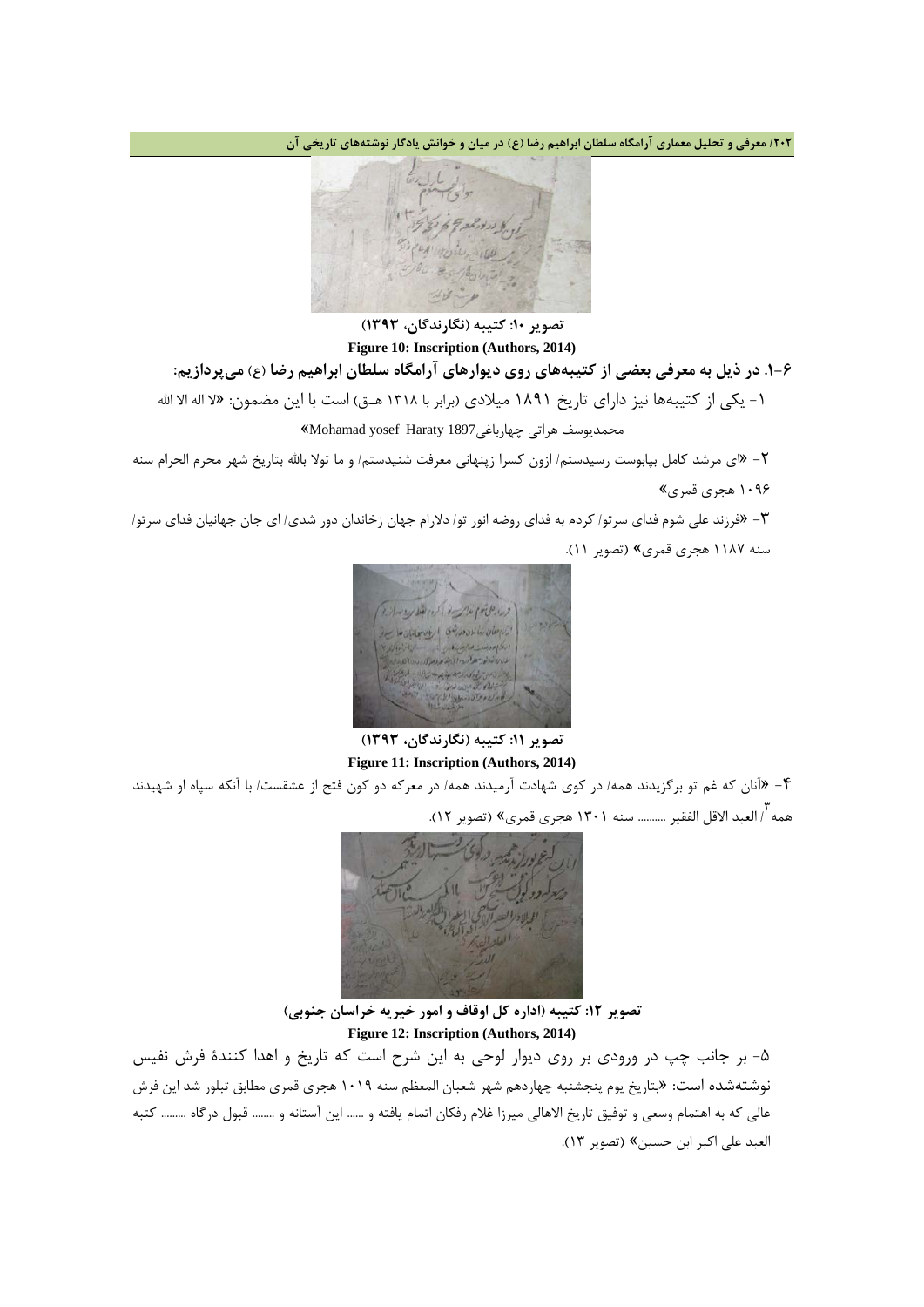**، دورة ،13 شمارة ،4 زمستان <sup>1400</sup> / <sup>203</sup>** �نا� �طا ی �عات با�تان



**تصویر :13 کتیبه (نگارندگان، 1393) Figure 13: Inscription (Authors, 2014)**

-6 «هذا حدیث قدسی مخاطبا للنبی/ لولاك لولاك لما خلقت الافلاك/ فی حین کنت مع جمع من طلاب المدرسه الجزیک کنا یعنی انا و طلبه من تلامیذ الاشیخ الانبیا اعز (؟) اخوند ملا شیخ زیارت کردیم حضرت سلطان معظم و مکرم حضرت سلطان العارفین و قطب الساکنین حضرت سلطان ابراهیم رضا رضی االله کفی عنه و ....... وانا که یکون مذکور (؟) هو یکون ..... تاریخ 13 شهر ربیع الاول سنه 1281» (تصویر 14).



**تصویر :14 کتیبه (نگارندگان، 1393) Figure 14: Inscription (Authors, 2014)**

-7 «خوشا بحال کسی کز کمال صدق و یقین کند زیارت این روضه بهشت آئین» (تصویر 15).



**تصویر :15 کتیبه (آرشیو اداره کل میراث فرهنگی، صنایعدستی و گردشگري خراسان جنوبی، 1393) Figure 15: Inscription (Archive of the General Directorate of Cultural Heritage, Handicrafts and Tourism of South Khorasan, 2014)**

-8 «بسماالله الرحمن الرحیم/ تاریخ فوت مرحوم جنب مکان فردوس آشیان میرزا عبدالخالق مستوفی در سال ....... 1307 در قصبه بیرجند اول نماز بامداد یوم جمعه 24 شهر شوال المکرم از آنجا به آستانه مبارکه حضرت سلطان ابراهیم رضا علیه السلام آورده در ایوانچه قبله طرف شمال زیارت مدفون/ او رفت و ما رویم ز دنبال آخر همه را بود همین حال/ حرره محمد عظیم ....... مرحوم مستوفی فوق» (تصویر 16).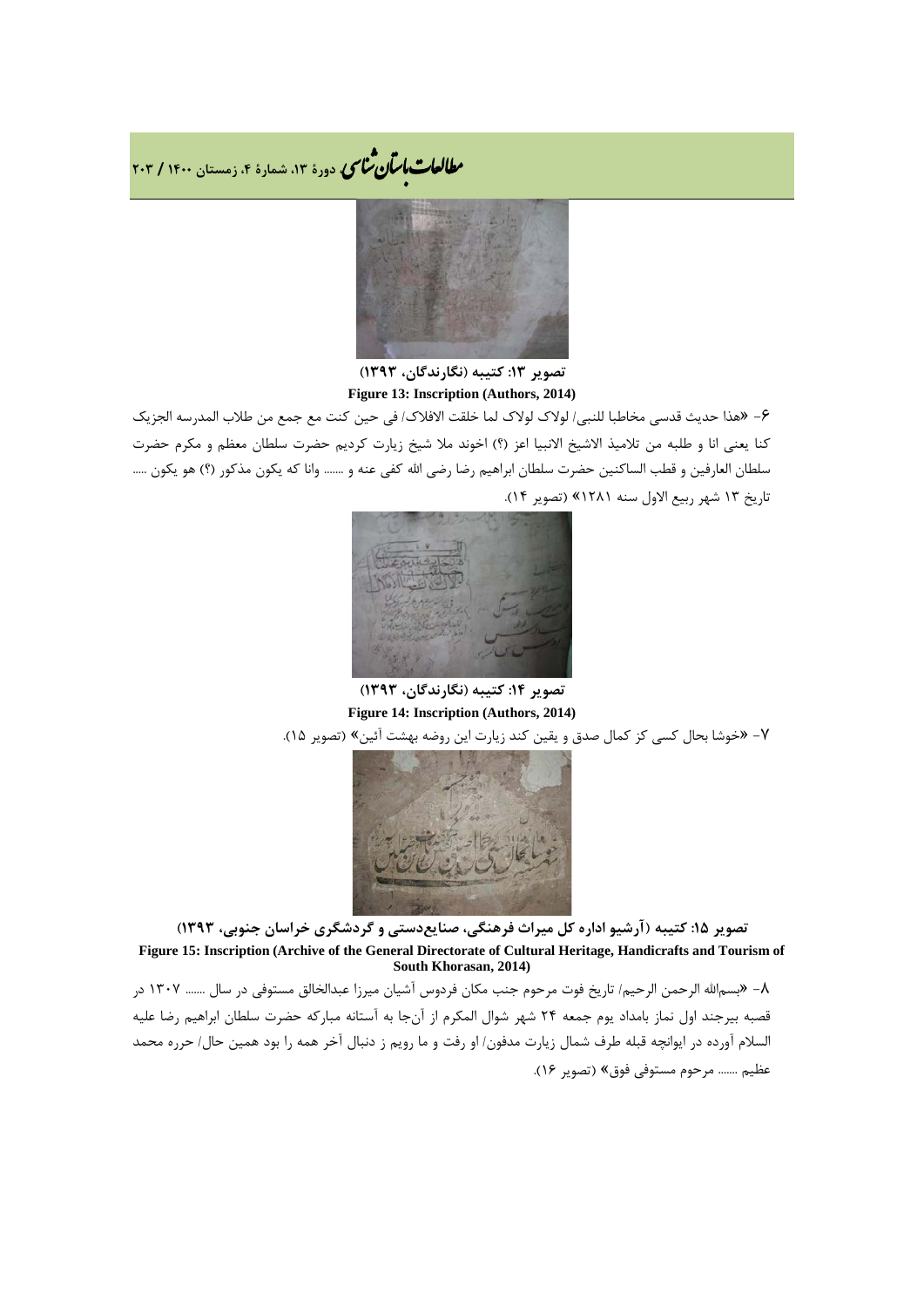**/204 معرفی و تحلیل معماري آرامگاه سلطان ابراهیم رضا (ع) در میان و خوانش یادگار نوشتههاي تاریخی آن**



### **تصویر :16 کتیبه (نگارندگان، 1393) Figure 16: Inscription (Authors, 2014)**

-9 «قال رسول االله صلیاالله علیه و سلم شرف الانسان با العلم و لادب لا بالمال و نسب/ حرره محمد ربیع سنه 1331» (تصویر 17).



**تصویر :17 کتیبه (نگارندگان، 1393) Figure 17: Inscription (Authors, 2014)**

-10 «یسبح االله ما فی السموات و الارض»

-11 شعري است در دو بیت به این مضمون:

«دیدم بخاب روي دلاراي مصطفی/ جانم فداي خاك کف پاي مصطفی/ در دل مصور ست ......... محمدي/ جان جلوه میکند ز تماشاي مصطفی»

-12 «الفقر فخري یا حق

الا اي مرشد کامل بپا بوست رسیدستم از اون کسرار پنهانی ز معشوقت شنیدستم یکی من از خریداران روي دلبرت باشم زاقل تا کنون تا هر زمان کندر زمان هستم غلام پاك عشاقان کوي دلبرت کردم ندانی در ده ایجانا و بستان جانم از دستم و یا جامی دهم تا بگذرم از خود پرستیها به یک جامی نما اي جان جانان این زمان مستم من اون جامی که اقل (؟) خوردهام از دست اون ساقی ازون ساعت ........... تو ایمولاکمر رستم فقیري تا یکی .......... که بگذشتم از این عالم اگر بگذشتی از من گویی آندم از جهان رستم الیوم العبد الفقیر المسکین غلام حسین ابن بهرام داروغه قصبه بیرجند با حاجی عسگر خلف مرحوم عزیزي (؟) پسر عموي فقیر عازم ........ هستیم امید داریم از درگاه رب بعزت سلامت وارد شویم و چشم زخمی رخ ندهد. یا رب دعاي خسته دلان مستجاب کن چون در این محل شریف و در این روضه متبرك رسیدیم و یادگاري آقایان دیدیم لازم شد که دو کلمه یادگاري ......... شود. تا اگر یکی از دوستان یا رفیقان تشریف آورده چشم مبارك براین خط ناقابل و براین اشعار مهمل (؟) افتد مارا یاد کند دوستان که فارقند از یاد من از من ایشان را هزاران یاد باد التماس دعا دارم فی یوم پنجشنبه 12 صفرالمظفر سنه ........ ئیل ترکی و هزار و سیصد یازده هجري نبوي سنه 1311».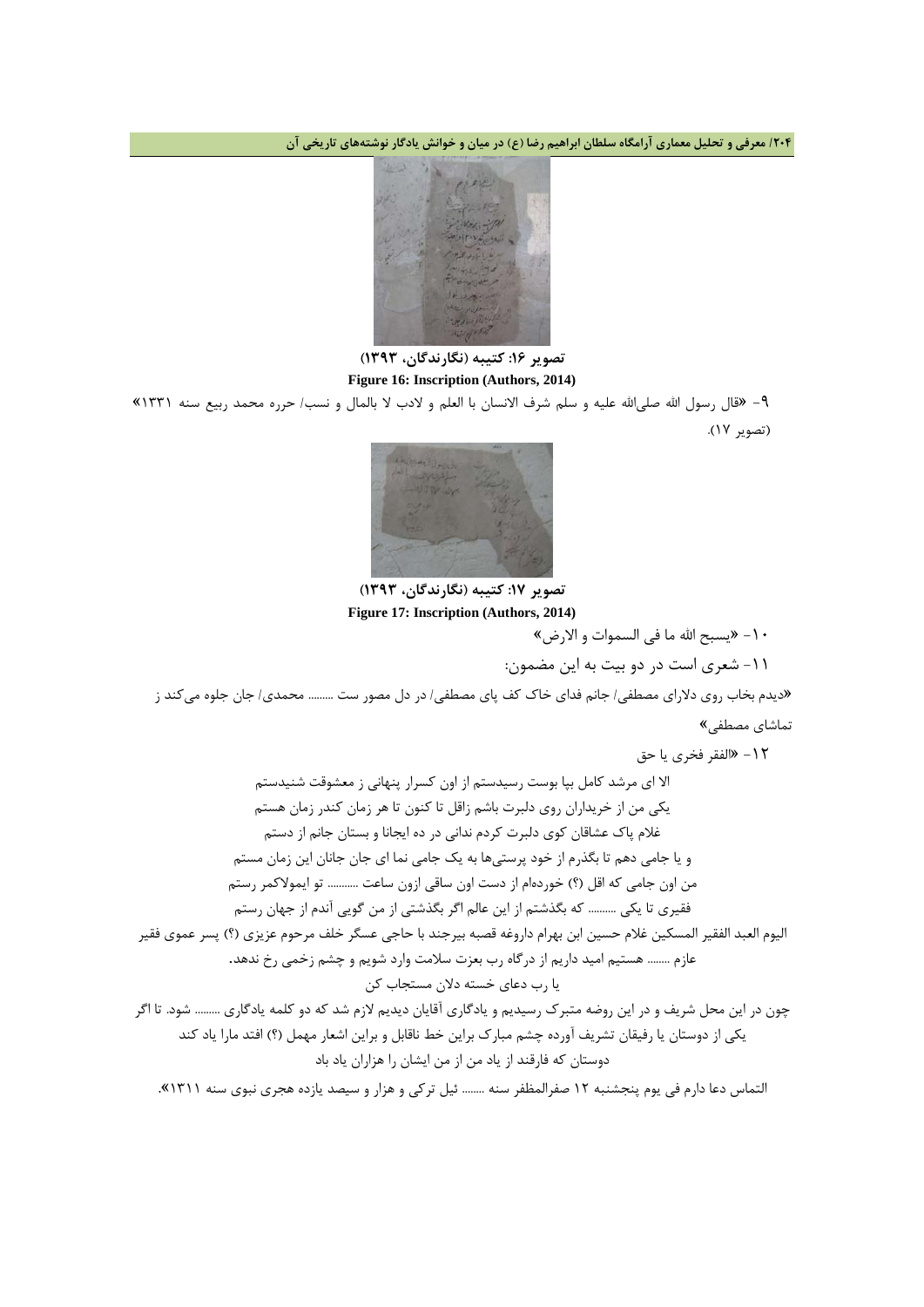## **، دورة ،13 شمارة ،4 زمستان <sup>1400</sup> / <sup>205</sup>** �نا� �طا ی �عات با�تان

-13 «جهان جام و فلک ساقی اجل می/ خلایق باده نوش مجلس وي/ خلاصی نیست اصلی هیچکس را/ ازین جام و ازین ساقی ۴<br>زین می

راقمه الاقل الجانی (؟) ابن مرحوم حاجی ........ عبدالجواد الحسینی القاینی الدرخشی در نهم شهر ذیحجه رقم گردید مطابق با

1305» (تصویر 18).



**تصویر :18 کتیبه (نگارندگان، 1393) Figure 18: Inscription (Authors, 2014)**

-14 این کتیبه داراي یک بیت شعر به خط نستعلیق و نام نگارنده و تاریخ نگارش به خط شکستۀ تحریري

«........... دل خوش دار/ که مانده از پدر این باغ و اولاد ............/ العبد الاقل محمد رفیع ابن .......... سنه ١١٩١» (تصویر ١٩)



**تصویر :19 کتیبه (نگارندگان، 1393) Figure 19: Inscription (Authors, 2014)**

-15 «بسم االله الرحمن الرحیم/ قل هو االله احد االله الصمد لم یلد و لم یولد و لم یکن له کفواً احد» (تصویر 20).



**تصویر :20 کتیبه (نگارندگان، 1393) Figure 20: Inscription (Authors, 2014)**

-16 «هر که آمد به جهان ز اهل فنا خواهد بود/ آن که پاینده و باقی است خدا خواهد بود/ تاق تا تاق جهان ........... کشیدست

اجل/ .............. را بر سر این ................ خواهد بود»

-17 «بی علم و عمل بهشت و رضوان مطلب/ بی روزه و نماز ایمان مطلب/ خواهی ز پل صراط آسان گذري/ آزار دل هیچ مسلمان مطلب»

-18 «هو االله الباقی/ انما الدنیا لیس للدنیا ثبوت/ انما الدنیا کبیت یستحله العنکبوت/ فقیر حقیر خاکسار .......... و تراب اقدام اهل ً الله محمد مهدی ابن محمد قاسم فی سلخ جمادی الاول سنه ۱۱۴۸ قلمی نمود<sup>»</sup>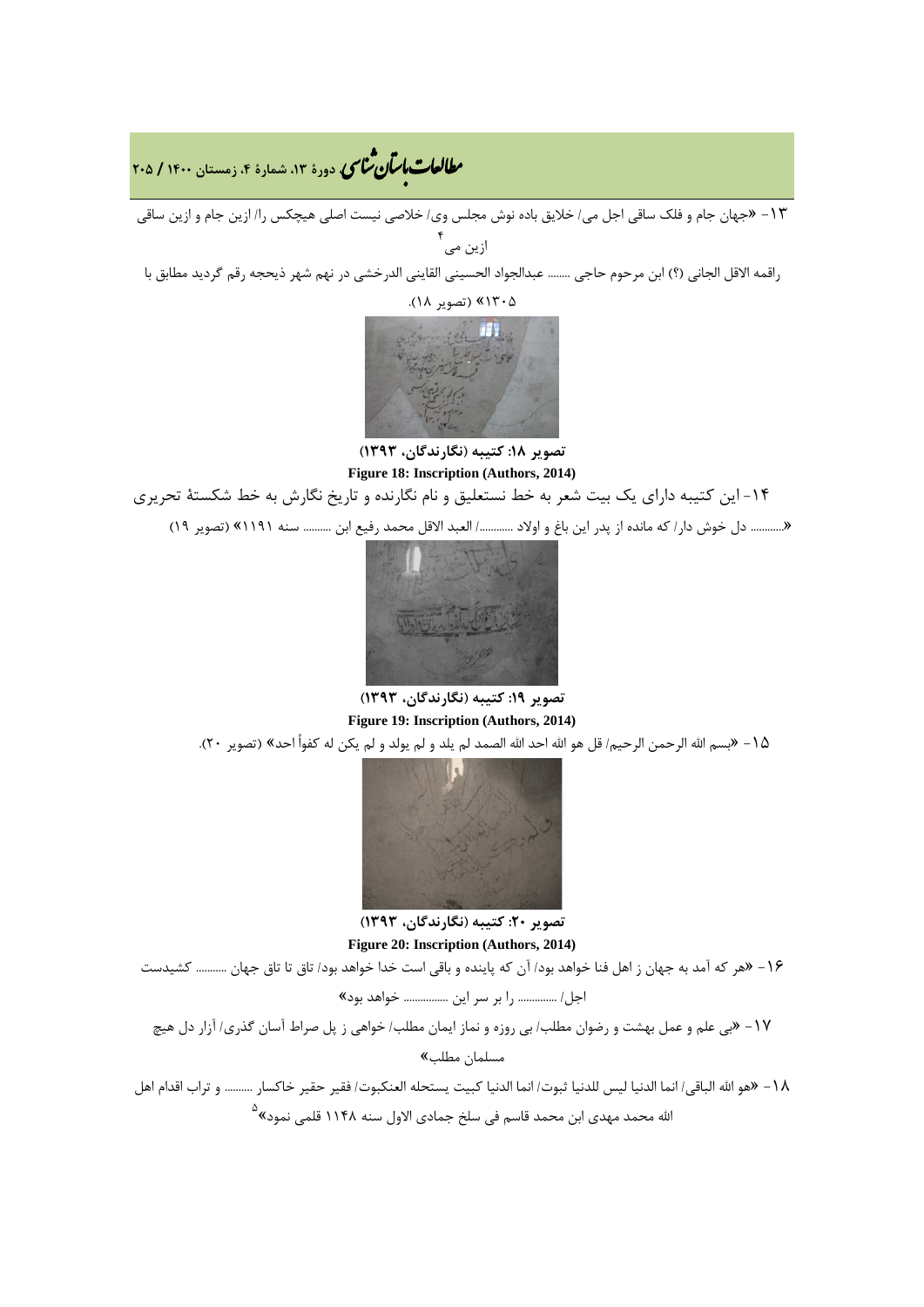**/206 معرفی و تحلیل معماري آرامگاه سلطان ابراهیم رضا (ع) در میان و خوانش یادگار نوشتههاي تاریخی آن**

**.7 بحث و تحلیل سال ساخت و معماري آرامگاه سلطان ابراهیم رضا (ع)**

تاریخ ساخت آرامگاه سلطان ابراهیم رضا (ع) با توجه به کتیبۀ ایوان غربی بنا به اوایل دورة صفوي (917 هـ.ق) برمیگردد، اما با مشاهدة معماري آرامگاه به این امر پی میبریم که اسلوب و سبک معماري آن برگرفته از ویژگیهاي معماري دورة تیموري است و بعدازاین کتیبه هم در بنا تعمیراتی انجام شده است. در رابطه با معماري بنا همانطور که در ابتداي بحث گفتهشده این آرامگاه چهار ایوانی و ورودي هر چهار ایوان مستقیم وارد گنبدخانه مرکزي میشدند که ایوان شمالی بنا نسبت به سایر ایوانها داراي ارتفاع بیشتري بوده و مسلماً در گذشته ورودي اصلی بنا هم به یقین همین ایوان بوده است که نمونه اینطور ایوان بلندي که بهعنوان ورودي مورد استفاده قرار می گیرد را میتوان در بناهاي شاخص دورهٔ تیموري (417- Hattstein And Delius, 2004: 417-<sup>423</sup>) از جمله زیارتگاه خانقاه ملا کلان، آرامگاه قاسم انوار (اوکین، 1386) و در معماري محلی منطقۀ قُهِستان در بنای آرامگاه تورانشاه سرایان (محمودینسب، ۱۳۹۳: ۲۰۹) و حتی مسجد جامع هندوالان (اوکین، ۱۳۸۶: ۲۶۸) به وضوح دید. با این وجود ایوان اصلی بنا همانطور که گفته شد مسدود و امروزه ورود به بنا از دو ایوان شرقی و غربی امکانپذیر است و اینکه کتیبۀ داخل ایوان غربی قرار دارد، شاید بتوان گفت در تاریخ 917 هـ.ق که بنا مرمت میشود، ایوان شمالی مسدود و ایوان غربی و شرقی بهعنوان ورودي اصلی مورد استفاده و کتیبه هم در همین ایوان (غربی) نصب میشود و این شُبهه را به وجود میآورد که بنا در دورة صفوي ساخته شده است. اما دلیل دیگر میتواند این باشد که شروع ساخت بنا در اواخر دورة تیموري بوده و اتمام آن در دورة صفوي است و به همین دلیل سال پایان ساخت بنا را روي کتیبه ذکر میکنند و کتیبه در این ایوان نصب میشود. با این وجود شاید بتوان گفت مرکزیت هرات در زمان شاهان دورة تیموري (از جمله در زمان شاهرخ میرزا و بهویژه اواخر دورة تیموري در زمان حکمرانی سلطان حسین بایقراء و وزیرش علیشیر نوایی) و همجواري هرات با منطقۀ قُهِستان و اینکه اواخر دورة تیموري حکومت از لحاظ سرزمینی محدود به خراسان میشود، ساخت این بناها در این منطقه بیتأثیر نبوده از جمله اینکه در این دوره بناهاي شاخص و فاخري در شهرهاي و روستاهاي قُهِستان از جمله مسجد جامع قاین، آرامگاه تورانشاه در سرایان، مزار گل در روستاي گل خوسف، مسجد هندوالان، مسجد و مزار چهار گنبد افین و... ساخته میشود که از نکات جالب توجه وجود بناهاي آرامگاهی زیاد مربوط به این دوره در بین بناهاي ساخته شده است. به همین دلیل مرکزیت حکومت دورة تیموري در زمان این شاهان موجب میشود که شهرهاي دیگر خراسان را تحتالشعاع قرار داده و موجبات رونق و شکوفایی این مناطق شده است.

در کتاب «بهارستان در تاریخ رجال قاینات و قُهِستان» اینطور آمده است که سرزمین قُهِستان در زمان تیموریان پیوسته محل آمدوشد امراء و شاهزادگان تیموري بوده و عدهاي از شاهزادگان ایشان در این ولایت امارات و حکومت کردهاند. سه پسر از شاه سلطان حسین میرزا در بلده قاین وفات یافتهاند که در منطقهاي موسوم به مزار شاهزاده حسین (محل مسجد جامع کهن قاین) مدفون شدهاند (آیتی، :1371 93). همچنین در دورة تیموري هنرمندان زیادي از این منطقه به دربار هرات راه یافتند که از جمله این هنرمندان میتوان به حسین|لدین ابن شهاب|لدین بیرجندی (احسانی، ۱۳۶۸: ۱۷۲) و عبدالعلی بیرجندی (وفات ۹۳۴ هـق) منجم این دوره در دربار علیشیر نوایی اشاره کرد (سروش، ۱۳۸۶: ۲۶۳). نزدیکی هرات و بیرجند و وجود راههای تجاری که از بیرجند میگذشتند و به هرات منتهی میشد به این پیشرفت کمک زیادي کرد (فرقانی، 70:1385).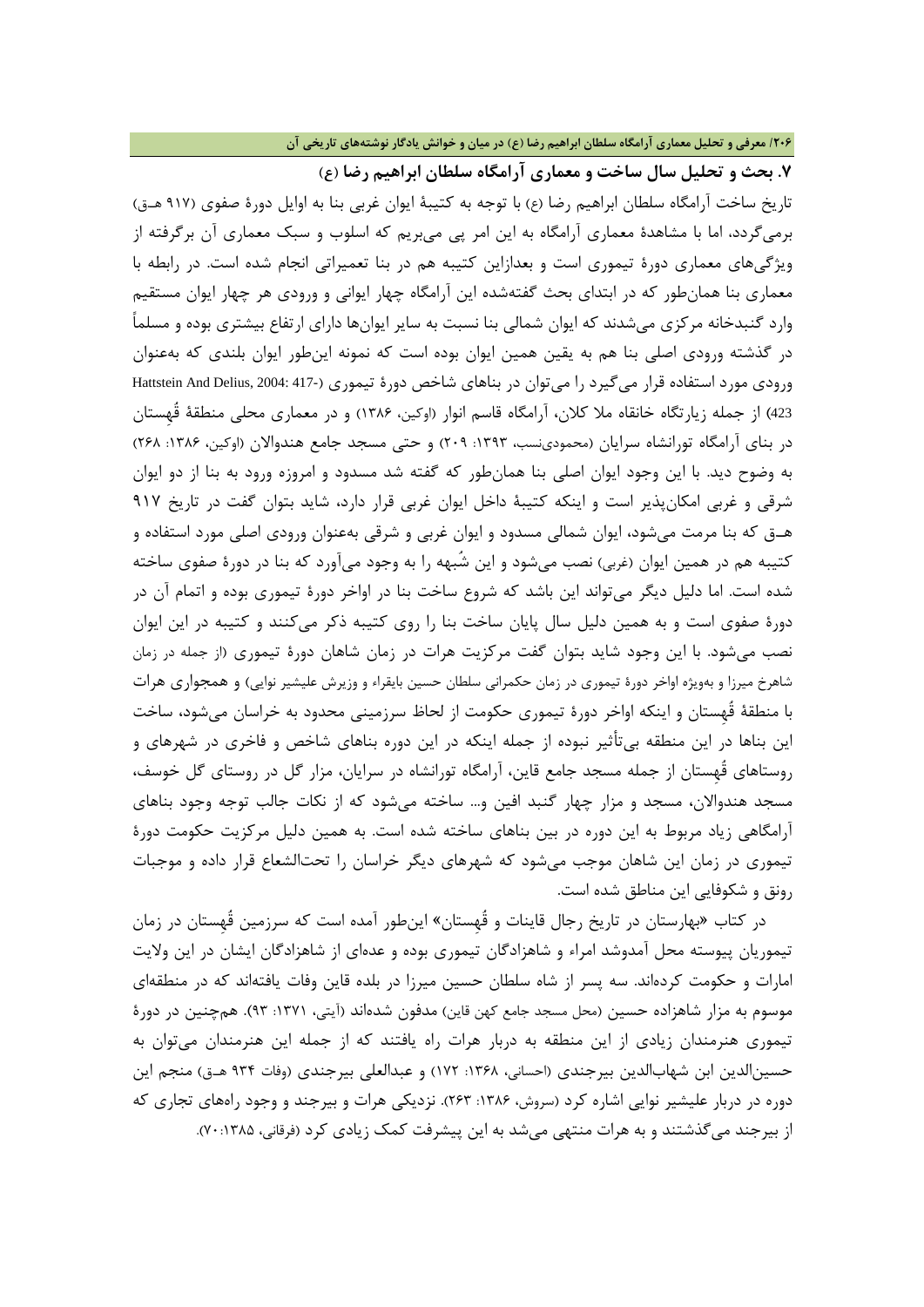# **، دورة ،13 شمارة ،4 زمستان <sup>1400</sup> / <sup>207</sup>** �نا� �طا ی �عات با�تان

هر چند تیموریان پیرو مذهب تسنن (حنفی) بودند، ولی امیر تیمور به سادات احترام زیادي میگذاشت و آنها را از مالیات نیز معاف کرده بود و یا در زمان شاهرخ، وي چندین بار به زیارت امام رضا (ع) در مشهد رفت (صفا، ۱۳۷۸: ۵۳ و راوندي، ۱۳۸۲/ ۴: ۴۹) و در این زمان بناهاي زیادي اطراف حرم رضوي ساخته شد. سلطان حسین بایقراء نیز ارادت ویژهاي نسبت به اهلبیت داشت، بهطوريکه زمانی که به حکومت رسید سکههایی با نام دوازده امام ضرب کرد و همچنین نوع نگرش وزیر سلطان حسین (علیشیر نوایی) که خود نیز شیعه بود در 6 اعتقادات مذهبی سلطان حسین تأثیر میگذاشت. در رابطه به ارادات سلطان حسین بایقراء به اهلبیت در کتاب تاریخ حبیب السیر اینطور آمده است: «در شهور سنه خمس و ثمانین و ثمانمائه که معینالسلطنه و الخلافه میرزا بایقرا در قبۀ الاسلام بلخ لواء ایالت و رعیتپرورى مرتفع گردانیده بود از وراى استاد غیب صورتى در غایت غرابت روى نمود شرح حال بر سبیل اجمال آنکه عزیزى شمسالدین محمد نام که نسبش بحضرت زبده اولیاء گرام و عمده اصفیا عظام سلطان ابویزید بسطامى قدس سره اتصال مىیافت، از طرف کابل و غزنین بقبۀ الاسلام بلخ شتافت و شرط ملازمت میرزا بایقرا دریافته تاریخى ظاهر ساخت که آن را در زمان سلطان سنجر بن ملک شاه سلجوقى تصنیف کرده بودند و در آن کتاب مکتوب بود که مرقد شاه اولیا و عمده اصفیا محبط انوار عواطف و مواهب اسد اللّه الغالب امیرالمومنین على (ع) در قریه خواجه خیران در فلان موضع است بنابر این بایقرا میرزا به قریه مذکوره تشریف برد و در آن موضع که در کتاب تعین یافته بود گنبدى دید که قبرى در میان آن موجود بود فرمود تا آن قبر را حفر نمایند و چون فرمانبران اندکى حفر کردند ناگاه لوحى از سنگ سفید پیدا شد که بر آنجا منقور بود که هذا قبر اسداللّه اخ رسول اللّه على ولى اللّه. میرزا بایقراء چون حال بر آن منوال دید قاصدى همعنان برق و باد بدار السلطنه هراة فرستاد و صورت واقعه را عرضه داشت ایستادگان پایه سریر اعلى کرد خاقان منصور بعد از اطلاع بر مضمون آن عریضه از ظهور آن صورت غریبه متعجب گشته احرام طواف آن قبله آمانى و آمال بست و با فوجى از امراء خواص بدانجانب نهضت فرموده پس از وصول غایت نیاز و اخلاص بجاى آورد و قبه در کمال ارتفاع و وسعت بر سر آن مرقد جنت منزلت بنا نهاده در اطراف آن ایوانها و بیوتات طرح انداخت و در آن قریه بازارى مشتمل بر دکاکین و حمام بنیاد نهاد» (خواندمیر، /1380 ج :4 172).

علاقهمندي فرمانروایان تیموري به دین و حمایت و احترام به مشایخ، زهاد، عباد علما و سادات (صفا، :4/1378 47) باعث شد مطالعات و مباحثات دینی رواج پیدا کند و بناهاي زیادي از جمله بناهاي آرامگاهی ساخته شود. همانطور که گفته شد سلاطین و شاهزادگان تیمورى بر مذهب تسنن بودند و قرائنى در دست نیست تا معتقدان به سایر مذاهب سنت یا مذهب تشیع را در فشار گذاشته و به پیروى از مذهب خاندان سلطنتى مجبور کرده باشند. گاهى هم از سلاطین این سلسله آثارى از آزادمنشى در اعتقاد به تسنن یا تشیع ملاحظه مىشود و احترام زیادي به ائمه اثنى عشر داشتند و گاه کار مبالغه در اینگونه مسائل بهجایی مىکشید که تصور اعتقاد آن سلاطین به تشیع مىرفت (همان: 52-53). چنانکه دربارة سلطان حسین بایقراء مىبینیم.

یکی از مشخصات عصر تیموري ظهور نهضتهاي شیعی ـ صوفی است که صوفیه در قرن هفتم و هشتم هجري، قدرت بسیاري به دست آوردند و تصوف توسعه و رواجى روزافزون مىپذیرفت و در این دوره، تصوف و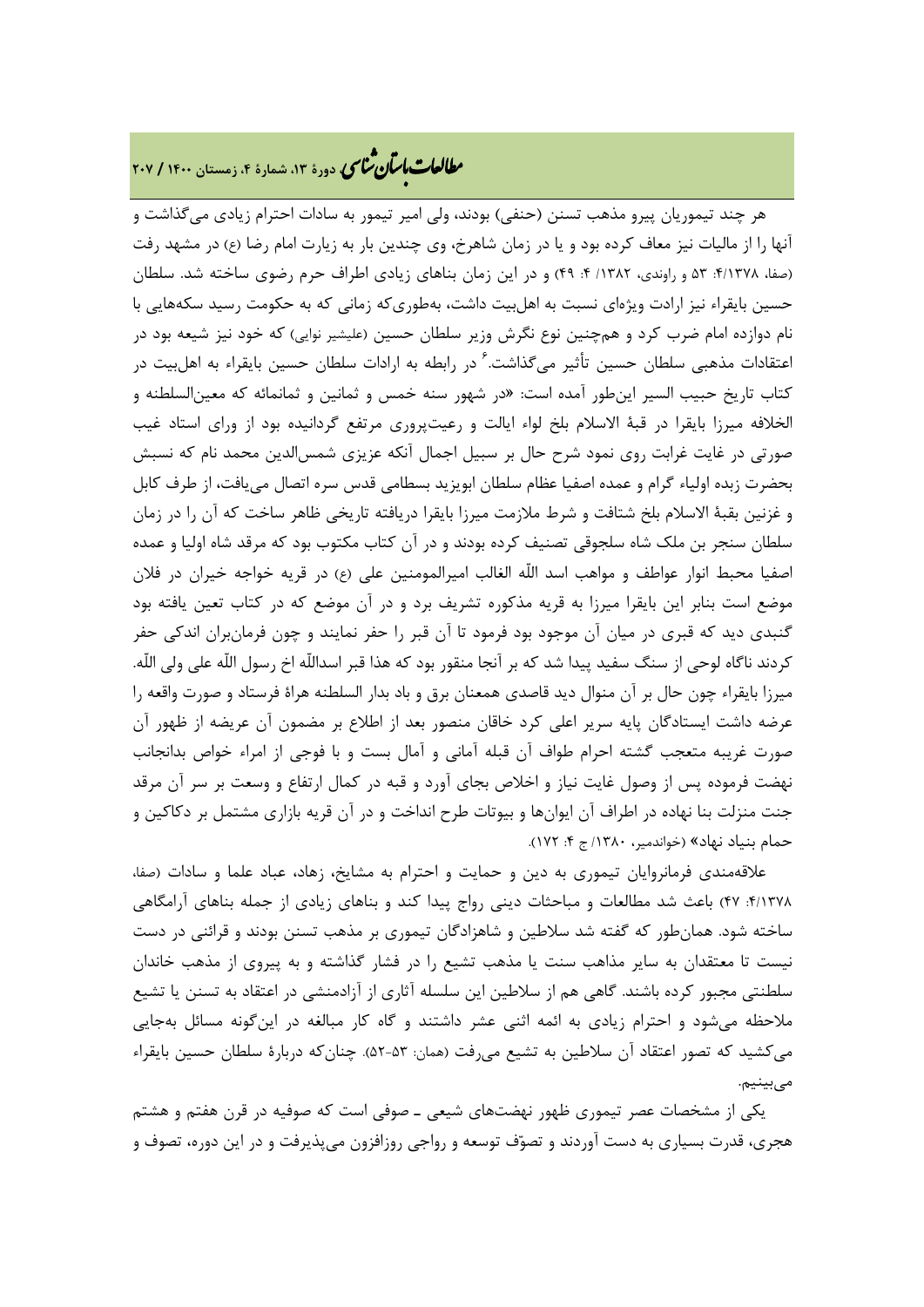**/208 معرفی و تحلیل معماري آرامگاه سلطان ابراهیم رضا (ع) در میان و خوانش یادگار نوشتههاي تاریخی آن**

تشیع با هم ارتباط نزدیکی پیدا کردند و هنگامیکه مغول به ایران حمله کرد کمتر شهر و دیارى در ایران از دستههاى صوفیان خالى بود و شماره خانقاهها و باشید نگاههاي سالکان و اهل مجاهدت و ریاضت حساب و شمارى نداشت (صفا، ٣/١٣٨٧: ١۶۶). در دورهٔ تیموریان فرقههای بزرگ تصوف، مثل نقشبندیه، نعمتاللهیه، صفویه، نوربخشیه، حروفیه و... به وجود آمدند و همانطور که در ابتداي بحث نیز گفته شد دورة تیموریان روح مذهبی بر مسائل گوناگون سیاسی، اجتماعی و فرهنگی سایه انداخته بود. نتیجه امر اینکه شیعه در دورة تیموري آزادي بیشتري دارد و فرقههاي مذهبی که در این دوره شکلگرفته از جمله نقشبندیان زیارت قبور را از وظایف خود میدانستند موجب شد که در این دوره علاوه بر آرامگاههاي مذهبی، آرامگاههاي غیرمذهبی زیادي نیز ساخته بشود و اینکه منطقۀ قُهِستان نیز داراي جمعیتی شیعی بوده و در این دوره شاهد ورود افراد مختلف از این منطقه به دربار هرات هستیم خود نقش اساسی در ساخت بناهایی این چنینی در قُهِستان داشته است. اهالی روستاي آبگرم که خود از سادات موسوي هستند خود را از نسل همین امامزاده میدانند و پیرو طریقت نقشبندي هستند که میتوان یکی از دلایل اصلی ساخت بنا نقش همین فرقه مذهبی دانست.

همانطور که گفتهشده در معماري آرامگاه سلطان ابراهیم رضا (ع) سبک معماري تیموري بارز است به همین دلیل نمیتوان بنا را با توجه به کتیبۀ آنکه در دورة صفوي ساخته شده را با سبک این دوره معرفی کرد. در دورة تیموري ایوان اصلی و جلوي گنبدخانه بلندتر و مرتفعتر ساخته میشد که این ویژگی را میتوان در ایوان شمالی این آرامگاه دید (268 2007: ,Anisi(. ارتفاع بنا خود از ویژگی معماري این دوره است بهطوريکه تا جایی که دیوار بنا فشار وارده ایوان و گنبد را تحمل میکردند، بلند ساخته میشده است و همانطور که در معماري بنا اشاره شد، این بنا بهصورت دو طبقه ساخته شده که دو طبقه بودن بنا خود دلیلی بر سبک کردن بار وزن گنبد بر دیوارها بوده تا بنا مرتفعتر ساخته شود. همینطور طاقهاي که در ساخت گنبد به کار رفته، طاقها جناغی بوده که داراي قوسهاي تندي است که فشار وارد بنا بر اثر ارتفاع و مصالح موجود باعث شکست پوشش نشود. همچنین گنبد اصلی بنا بروي چهار طاق جناغی بلند استوار است که بنا را از داخل بسیار بلندتر نشان میدهد. یکی دیگر از ویژگیهاي معماري تیموري استفاده از تزئینات در ساخت بنا است که این ویژگی با مطالعۀ معماري بناهاي دورة تیموري در نماي بیرونی بنا بارزتر است که اساساً بناهاي این دوره برونگرا است. از جمله تزئینات شاخصی که در تزئین نماي بیرونی آرامگاه سلطان ابراهیم به کار رفته میتوان به استفاده از قوسهاي متنوع و گچکاري بهویژه در نماي داخل ایوان، پنجرههاي مشبک گچی و نقاشی روي گچ به رنگ قرمز که نقوش حیوانی و گیاهی به تصویر کشیده شده، اشاره کرد. همانطور که گفته شد، روي دیوارهاي این بنا دستنوشتههایی به یادگار در طی بازه زمانی طولانی با خطوط مختلف به نگارش درآمده است که بین این نوشتهها سورة توحید و ناس نیز نوشته شده است. سورة توحید را به این دلیل توحید یا اخلاص نامیدهاند که درباره یگانگی خدا سخن میگوید و انسان را از شرك، خلاصی میدهد. محتواي سوره اخلاص، توحید و یگانگی خداوند و بینیازي او از غیر خودش و نیازمندي مخلوقات به اوست و سورة ناس نیز بهعنوان دفع شر و آفت بوده که انسان به خدا پناه میبرد و میتواند نگارش این سوره در این بنا پناه بردن شخص زائر به خدا بوده باشد. اما مورد بعدي این دستنوشتهها مربوط به احادیثی است که زبان پیامبر (ص) نقل شده است و بیشتر این دستنوشتهها مربوط به یادگاري زائران است که اسم و تاریخ نوشتن را قید نیز کردند که بعضی از این یادگاريها همراه با اشعاري است که توسط خود شخص یادگار نویس سروده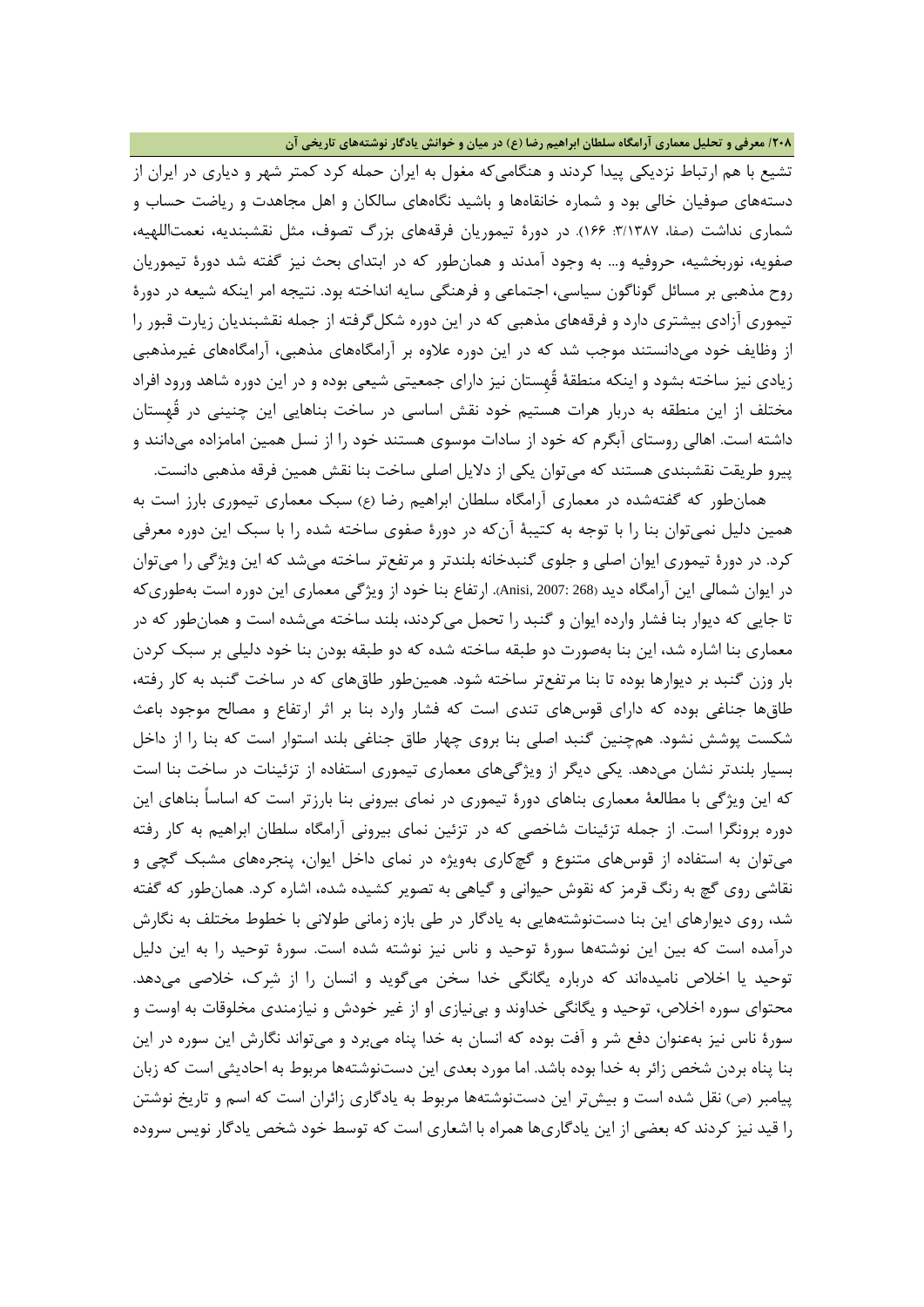# **، دورة ،13 شمارة ،4 زمستان <sup>1400</sup> / <sup>209</sup>** �نا� �طا ی �عات با�تان

شده و یا اشعاري عرفانی مربوط به شاعرانی همچون سعدي، عوفی شیرازي و... است. بیشترین این یادگار نویسان اهالی روستاهاي اطراف روستاي آبگرم از جمله طبس مسینا، فورگ، در میان، مسک، درخش، هندوالان و... و حتی بیرجند و قاین هستند.

### **.8 نتیجهگیري**

حکومت تیموري یکی از درخشانترین ادوار تمدن اسلامی است، در زمان حکومت تیموري، معماري از نظر عظمت و سترگ نمایی و از حیث غناي تزیینات به شکوه و شکوفندگی بیسابقهاي دست یافت؛ یکی از دلایل اصلی شکلگیري آرامگاه سلطان ابراهیم رضا (ع) در دورة تیموري و آنچه سبب میشود این بنا در این دوره ساخته شود، میتوان به همجواري قُهِستان با مرکز حکومت (هرات)، آزادي مذهبی در دورة تیموري و اهمیت دادن به مقابر تشیع بهویژه در زمان شاهرخ و سلطان حسین بایقراء، رفتوآمد سلاطین تیموري در این منطقه و حضور هنرمندان این خطه در دربار و ظهور طریقتهاي مذهبی از جمله نقشبندي با تمایلات شیعی اشاره کرد. با مطالعۀ در معماري آرامگاه سلطان ابراهیم رضا (ع) میبینیم که هر چند این بنا عظمت بناهاي اوایل دورة تیموري در آسیاي مرکزي را ندارد، اما با این وجود این بنا تمام ویژگیهاي معماري تیموري از جمله تأکید بر ارتفاع ایوان و گنبد در ساخت بنا به کار رفته و با توجه به حجم کم بنا و اینکه بنا تقریباً پلان کوچکی دارد، ولی سادگی و موزون بودن اجزاء و عناصر به کار رفته در آن گویاي معماري عظیمی است که سرچشمۀ دینی دارد و بالاخره تزئینات آن اگرچه محدود است ولی در زمره شاهکارهاي سبک معماري دورة تیموري محسوب میشود. مرتفع ساختن بنا تا حدي که مقاومت جرزها و مصالح موجود اجازة آن را میدهد، در دورة تیموري انجام گرفته است که این امر در این بنا بهخوبی نمایان است. این بنا طی دورههاي مختلف دچار آسیبهایی شده به همین دلیل در طول زمان مرمتشده و دخل تصرفهایی در آن ایجادشده است که از آن جمله میتوان به لایههاي گچی براي اندود دیوار اشاره کرد و همین امر موجب شده که بسیاري از تزئینات اصلی بنا به مرور زمان از بین برود. ولی آنچه در مطالعۀ معماري بنا مشخص است. تقارن بنا در ضلع غربی و شرقی، چهار ایوان ورودي از چهار طرف به همراه گنبد باشکوه آن از اهمیت ویژهاي برخوردار است. عناصر و ویژگیهاي خاص معماري سلطان ابراهیم رضا (ع)، همچون ایوان، گنبدخانه، وجود سنگقبر کتیبهدار و یادگار نوشتههاي تاریخی نوشته شده روي دیوار، این بنا رو بهعنوان یکی از آخرین بناهایی با سبک معماري تیموري که در محدودة خراسان ساخته شده، به شمار آورد. یادگار نوشتههاي تاریخی داخل آرامگاه بیشتر مربوط به زواري است که به زیارت بنا آمدهاند و هر چند جنبۀ یادگاري دارد، اما در ارتباط با ارادات زوار به اهلبیت است که در بعضی موارد آن را بهصورت شعر نیز بیان کردهاند، همچنین سورههاي قرآن و احادیثی مربوط به بزرگان دین از جمله پیامبر (ص) نیز در بنا مورد استفاده قرار گرفته است. آنچه که در درجۀ اهمیت قرار دارد، تلفیق هنر و دین در معماري این مقبره خصوصاً مقابر امامزادگان است.

### **پینوشتها**

-1 عامه مردم به چنین پنداري معتقدند «که سلطان ابراهیم رضا (ع) همراه گروهی وارد قُهِستان میشود و در محلی به نام سبز پوشان گوزوند با گبرهاي منطقه درگیر که منجر به شهادت تنی چند از یاران میشود. این گبرها متعلق به روستاي گاویچ به فاصلۀ 1/5 کیلومتري شمالشرق روستاي آبگرم بوده است. طبق گفتۀ اهالی روستاي آبگرم اسم روستاي گاویچ در ابتدا گَبریچ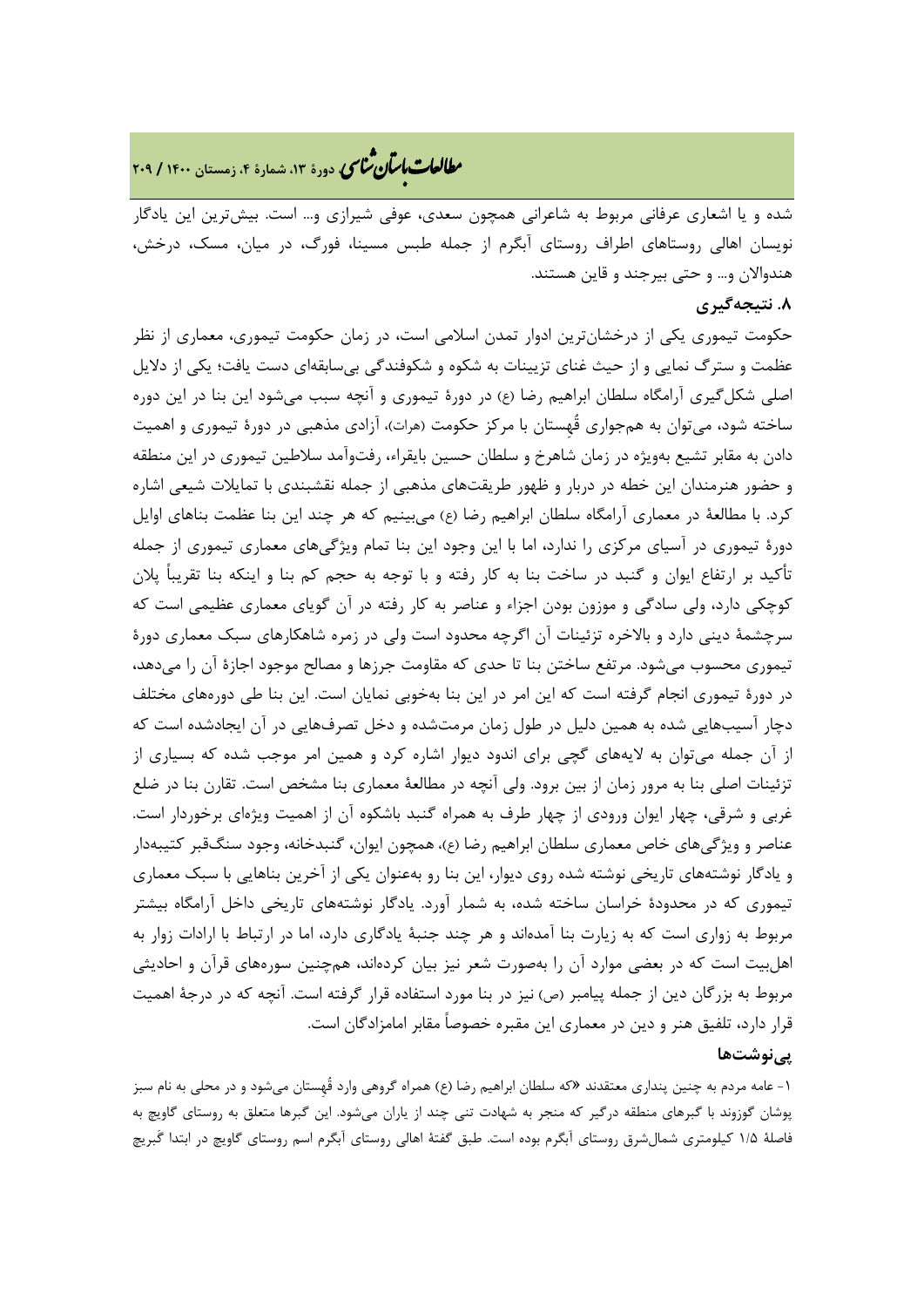**/210 معرفی و تحلیل معماري آرامگاه سلطان ابراهیم رضا (ع) در میان و خوانش یادگار نوشتههاي تاریخی آن**

بوده و گروهی از مسلمانان به رهبري سلطان ابراهیم رضا (ع) از طرف امام رضا (ع) مأموریت میگیرند که اهالی روستا را به دین اسلام دعوت کنند و بعد از جنگی که بین آنها شکل میگیرد، عدهاي از یاران سلطان ابراهیم رضا (ع) شهید و در همان محل دفن میشوند که امروز به نام مزار سبزپوشان معروف است و اینطور که بیان میشود، شخص امامزاده سلطان ابراهیم رضا (ع) زخمی برمیدارند که بعد از چند روز به شهادت میرسند و چون در زمستان این اتفاق میافتد و جنازه را میخواهند غسل بدهند، چشمه آبی که از کوهی در جنوبشرقی روستا جاري و داراي آي سردي است به آب گرم تبدیل میشود» و از همین چشمه آبگرم در پاي آن کوه تا به امروز مردم در آن استحمام میکنند و آن را براي امراض پوستی مفید میدانند. اهالی محلی نقلقول میکنند: موقع عبور سپاه سیهزارنفري سلطان حسین بایقراء از این محل به هنگام استراحت وي سلطان ابراهیم رضا (ع) را در خواب میبیند و مأمور ساختن بنایی بر قبر آن حضرت میشود. از جمله نکات جالبتوجه در رابطه با سلطان ابراهیم رضا (ع)، وجود غاري در روستاي کلاته گاویچ است که دقیقاً پشت رشتهکوهی در شرق روستاي آبگرم قرار گرفته که این غار در ادبیات محلی به بیبی سنگی مشهور و طبق گفته اهالی بیبی سنگی خواهر امامزاده سلطان ابراهیم رضا (ع) است.

-2 در ضلع جنوبشرقی بنا و به فاصلۀ 13 متري از آرامگاه آب انباري قرار دارد که در ارتباط با همین بناي امامزاده است و بهاحتمال زیاد در دورة صفوي – قاجار براي تأمین آب مراجعین به این مکان ساخته شده است. آب انبار با ابعاد 4 × 8 متر و در راستاي شمالی – جنوبی ساخته شده است. این آبانبار از نوع بناهاي مخزنی گنبددار با یک درگاه ورودي است که مستقیم به داخل مخزن بنا راه دارد. مصالح مورد استفاده در بنا لاشهسنگ، آجر و اندود گل آهک است. درگاه ورودي بنا در جانب شمالی آن قرار گرفته و مجراي ورودي آب در جانب جنوبغربی گنبدخانۀ بنا تعبیه شده است. 10 فنجان آب از آبگرم وقف (یک تاقه آب از قنات خسروآباد با اراضی وقف و حدود 70 فنجان آب بدون زمین از قنات منصورآباد وقف این امامزاده است.) ذخیرهسازي آب در آبانبار امامزاده است.

-3 این دو بیت شعر برگرفته از دیوان عرفی شیرازي است. مولانا محمد بن خواجه زینالدین علی بن جمالالدین شیرازي ملقب به جمالالدین و متخلص به عرفی از مشاهیر و شعراي قرن دهم هجري قمري در شیراز است. چند بار به هندوستان رفته و در دربار اکبر شاه گورکانی تقرب یافته است (برگرفته از ویکیپدیا).

-4 این شعر مربوط به بابا اصلی دماوندي از سخنوران و شاعران قرن یازدهم هجري و از معاصران میرزا محمد طاهر نصرآبادي است. بابا اصلی شاعر درویش مشرب و در کمال جذبه و حال بود و نقلهاي عجیب از او میکردند. چندي به سیاحت پرداخت، عاقبت در شیراز ساکن و ظاهراً همانجا بدرود زندگی گفت.

-5 متن بعضی از این دستنوشتهها توسط نگارندگان و بعضی توسط آقاي علیرضا نصرآبادي در سال 1382 خواندهشده که گزارش آن در آرشیو اداره کل سازمان میراث فرهنگی صنایعدستی و گردشگري خراسان جنوبی موجود است.

-6 سلطان حسین بایقرا (جلوس در سال 875 ه.) در شعر «حسینى» تخلص مىکرد، شیعه شهرت دادند که او همکیش آنهاست و مذهب سنت و جماعت بهزودي متروك و مطعون خواهد ماند و در این راه چندان پیش رفتند که گفتند باید بر منابر خطبه بنام دوازده امام خوانند و اسامى خلفاى راشدین را از منابر حذف کنند، و از میان آنان عالمى بنام «سیدحسن کربلایى» که در جزو ملازمان سلطان حسین درآمده بود، در این راه بسیار مىکوشید (زمچى اسفزارى، ۲۳۲۸. ۳۲۸).

### **منابع**

قرآن کریم. آیتی، محمدحسن (1371)، بهارستان در تاریخ و تراجم رجال قاینات و قُهِستان، مشهد، دانشگاه فردوسی. احسانی، محمدتقی (1368)، هفت هزار سال هنر فلزکاري در ایران، تهران، علمی و فرهنگی. اوکین، برنارد (1386)، معماري تیموري در خراسان، ترجمۀ علی آخشینی، مشهد، آستان قدس رضوي. بلر، شیلا، بلوم، جاناتان (1386)، هنر و معماري اسلامی، ترجمۀ یعقوب آژند، تهران، سمت. بیهقى، على بن زید (1361)، تاریخ بیهق، مصحح احمد بهمنیار، تهران، کتابفروشی فروغی. پوگاچنکووا، گالینا (1387)، شاهکارهاي معماري آسیاي میانه، ترجمۀ سید داوود طبایی، چاپ اول، تهران، فرهنگستان هنر. حاتم، غلامعلی (1379)، معماري اسلامی ایران در دورة سلجوقیان، تهران، جهاد دانشگاهی.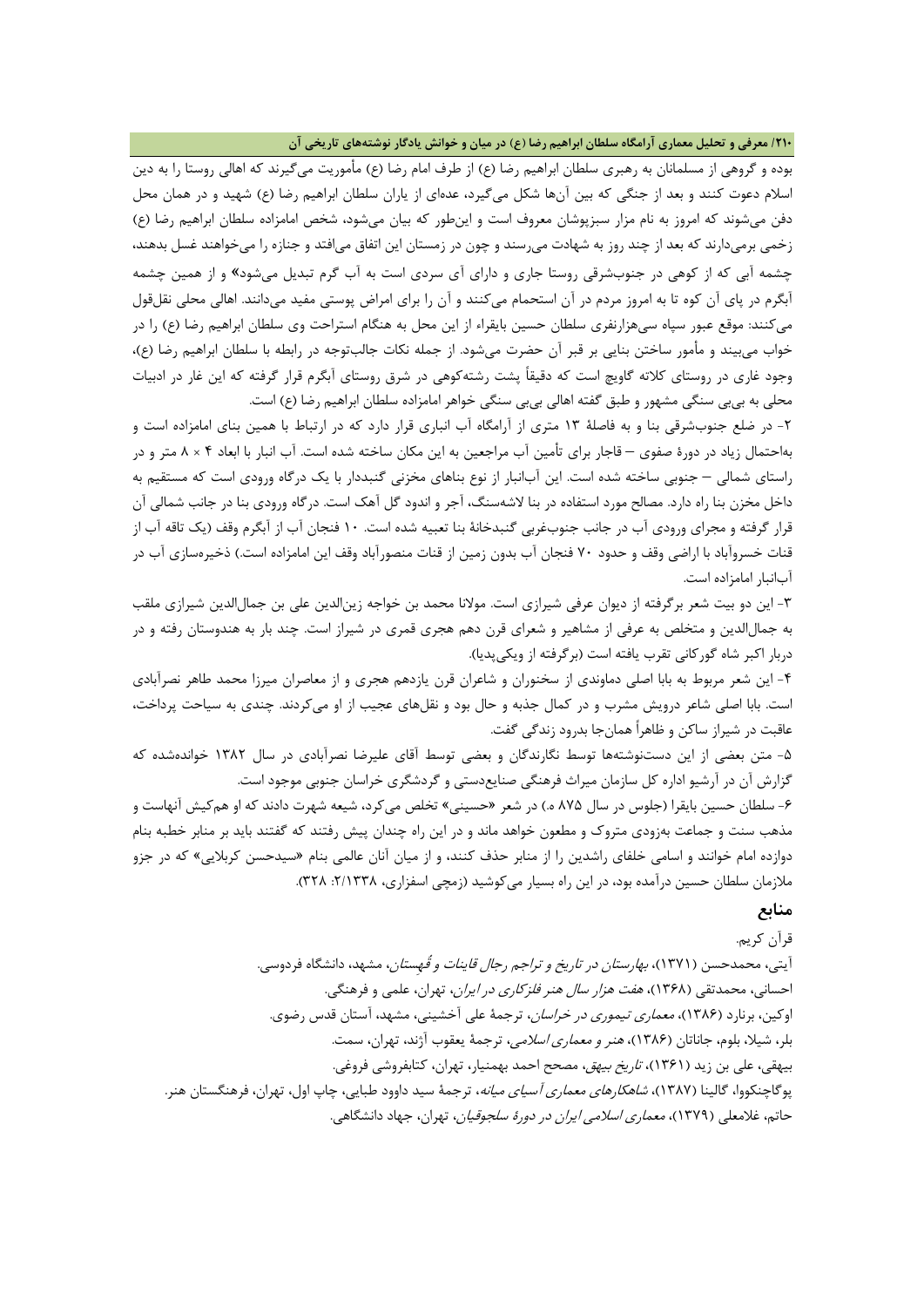## **، دورة ،13 شمارة ،4 زمستان <sup>1400</sup> / <sup>211</sup>** �نا� �طا ی �عات با�تان

خوافی، شهابالدین عبدالله (۱۳۷۰)، *جغرافیای تاریخی خراسان در تاریخ حافظ ابرو (قسمت ربع خراسان هرات)،* تصحیح غلامرضا ورهرام، تهران، اطلاعات. خواندمیر، غیاثالدین بن همام الدین (1380)، تاریخ حبیب السیر، تهران، خیام. راوندى، مرتضى (١٣٨٢)، *تاريخ اجتماعى ايران*، تهران، نگاه. زمچى اسفزارى، معینالدین محمد (1338)، روضات الجنات فی اوصاف مدینه هرات، مصحح، سید محمدکاظم امام، چاپ اول، تهران، دانشگاه تهران. زمرشیدي، حسین (1387)، طاق و قوس در معماري ایران، تهران، شرکت عمران و بهسازي شهري ایران. سبحانی تبریزي، جعفر (1427)، الوهابیه فی المیزان، قم، انتشارات موسسه امام صادق (ع). سروش، محمدرضا (1386)، «گزارش مختصر از مراحل شناسایی و کاوش باستانشناسی در گورستان تاریخی بجد»، مجموعه مقالات همایش بینالمللی بزرگداشت عبدالعلی بیرجندي، به کوشش محمود رفیعی، تهران، هیرمند. سمائی دستجردي، معصومه؛ الهیاري، فریدون؛ فروغی ابري، اصغر (1395)، «بررسی جایگاه اجتماعی هنرمندان و صنعتگران در دورهٔ تیموریان»، *فصلنامۀ علمی- پژوهشی تاریخ اسلام و ایران*، سال بیست و ششم، دورهٔ جدید، شمارهٔ ۲۹، پیاپی ۱۱۱۹، بهار، ۱۳۹۵، صص ۱۰۶ - ۸۱. شاطري، مفید (1394)، وارثان عترت: بقاع متبرکه خراسان جنوبی، چاپ اول، شرکت چاپ و وابسته به سازمان اوقاف و امور خیریه. صابرمقدم، فرامرز (1376)، گزارش ثبتی آرامگاه سلطان ابراهیم رضا، بیرجند، آرشیو اداره میراث فرهنگی صنایعدستی و گردشگري خراسان جنوبی، منتشرنشده. صالحى شامى، محمد بن یوسف (1414)، سبل الهدى، بیروت، انتشارات دارالکتب العلمیۀ. صدیقیان، حسین (1394)، گزارش بررسی باستانشناختی بخشهاي قُهِستان و گزیک شهرستان در میان، آرشیو اداره میراث فرهنگی صنایعدستی و گردشگري خراسان جنوبی، منتشرنشده. صفا، ذبیحالله (۱۳۷۸)، *تاریخ ادبیات در ایران،* ج ۳ و ۴، چاپ هشتم، تهران، فردوس. غروي، مهدي (1376)، آرامگاه در گسترة فرهنگ ایرانی، تهران، انتشارات انجمن آثار و مفاخر فرهنگی. فرقانی، محمدفاروق (1385)، تاریخ اسماعیلیان قُهِستان، تهران، انجمن آثار و مفاخر فرهنگی. کاوسی، ولیاالله (1389)، «بازسازي آثار معماري در دورة تیموریان»، مجلۀ تاریخ و تمدن اسلامی، سال ششم، شمارة دوازدهم، پاییز و زمستان، صص 129 - .107 کیانی، محمدیوسف (1386)، تاریخ هنر معماري ایران در دورة اسلامی، تهران، انتشارات سمت. مجهول مؤلف (۱۳۶۱)، *حدود العالم من المشرق الی المغرب*، به اهتمام منوچهر ستوده، تهران، کتابخانه طهوری. محمودینسب، علی اصغر (۱۳۹۳)، *معماری بافت تاریخی شهر سرایان با تکیه بر اقلیم گرم و خشک منطقه*، تهران، سمیرا. مستوفی، حمدالله (۱۳۸۱)، *نزهةالقلوب*، به کوشش محمد دبیر سیاقی، قروین، حدیث امروز. مقدسی، محمد بن احمد، (۱۳۶۱)، *أحسن التقاسیم*، ترجمۀ علیiقی منزوی، تهران، شرکت مؤلفان و مترجمان. نصرآبادي، علیرضا (1382)، گزارش بازخوانی دیوارنگارهاي آرامگاه سلطان ابراهیم (ع)، بیرجند، آرشیو اداره میراث فرهنگی صنایعدستی و گردشگري خراسان جنوبی، منتشرنشده. نوروزي، ساسان (1386)، طرح مرمت و بازپیرایی ساماندهی بنا و محوطه آرامگاه امامزاده ابراهیم رضا (ع)، بیرجند، آرشیو اداره میراث فرهنگی، صنایعدستی و گردشگري خراسان جنوبی، منتشرنشده. ویلبر، دونالد؛ گلمبگ، لیزا؛ هلد، رنتا (1374)، معماري تیموري در ایران و توران، ترجمۀ محمدیوسف کیانی و کرامتاالله افسر،

هیلن براند، روبرت (1389)، معماري اسلامی: شکل، کارکرد و معماري، ترجمۀ باقر آیتااللهزاده شیرازي، تهران، روزنه.

تهران، وزارت فرهنگ و ارشاد اسلامی.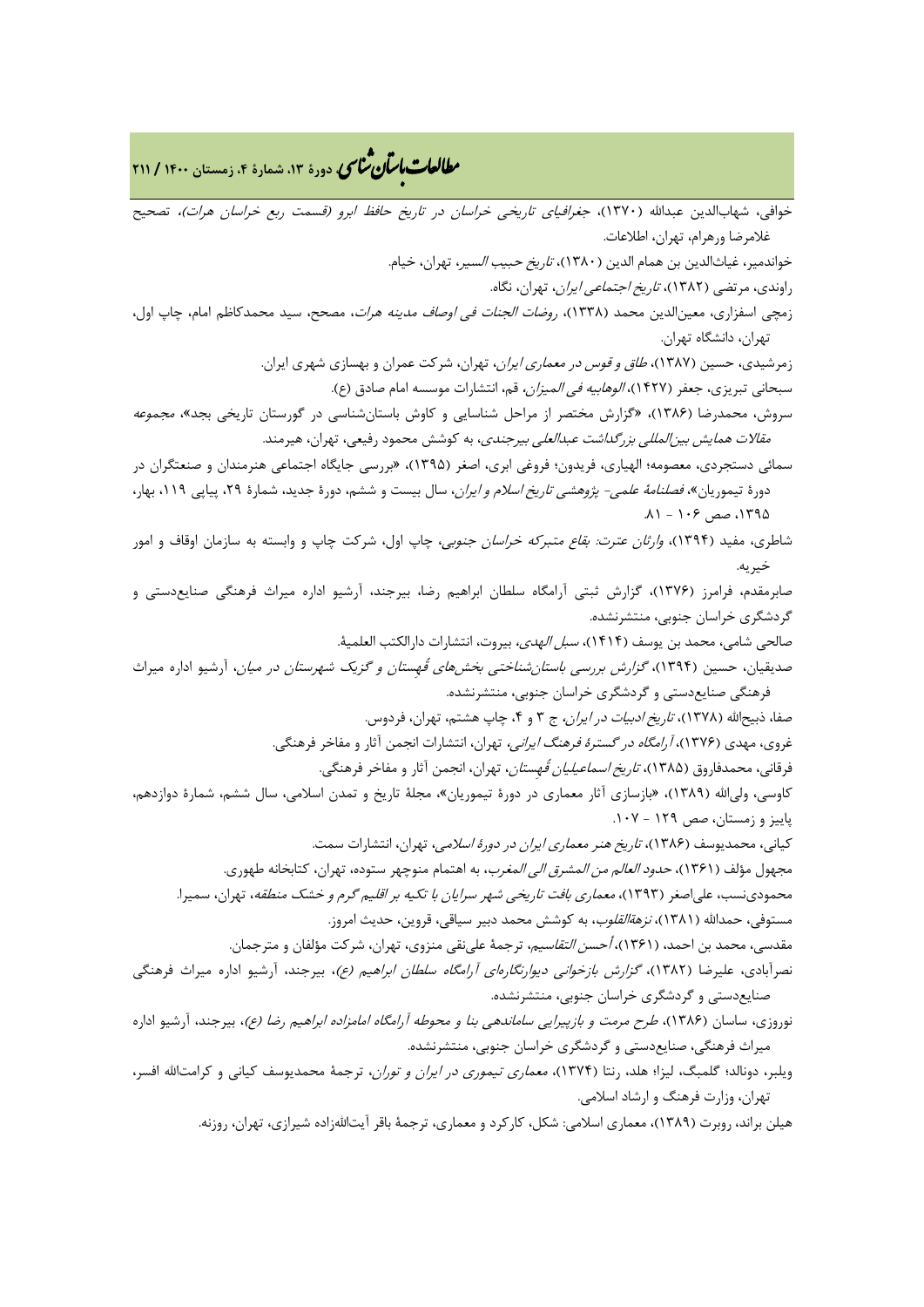**/212 معرفی و تحلیل معماري آرامگاه سلطان ابراهیم رضا (ع) در میان و خوانش یادگار نوشتههاي تاریخی آن**

هیلنبراند، روبرت (۱۳۸۷)، *هنر و معماری اسلامی*، ترجمۀ اردشیر اشراقی، تهران، انتشارات روزنه.

یوسفی، صاحب (1387)، گزارش گمانهزنی پژوهشی آرامگاه سلطان ابراهیم (ع)، بیرجند، آرشیو اداره کل میراث فرهنگی صنایعدستی و گردشگري خراسان جنوبی، منتشرنشده.

- Anisi, A. 2007. *Early Islamic Architecture In Iran .637-1059***.** Ph.D. Thesis. The University Of Edinburgh.
- Ayati, M. H. 1992. *Baharestan in the history and translation of the men of Qayenat and Qohestan*. second edition. Mashhad. Ferdowsi University. [in Persian].
- Bayhaqi, A. 1982. *History of Bayhaqi. edited by Ahmad Bahmanyar*. first edition. Tehran. Foroughi Bookstore. [in Persian].
- Blair, Sh. Bloom, J. 2007. *Islamic Art and Architecture*. Vol 2. translated by Yaghoub Azhand. second edition. Tehran. Samat. [in Persian].
- Ehsani, M. T. 1989. *Seven Thousand Years of Metalworking in Iran*. First Edition. Tehran. Scientific and Cultural. [in Persian].
- Forghani, M. F. 2006. *History of the Ismailis of Qohestan*. Second Edition. Tehran. Association of Cultural Works and Honors. [in Persian].
- Gharavi, M. 1996. *Tomb in the field of Iranian culture*. first edition. Tehran. Publications of the Association of Cultural Works and Honors. [in Persian].
- Hatam, Q. A. 2000. *Islamic Architecture of Iran in the Seljuk Period*. First Edition. Tehran. University Jihad. [in Persian].
- Hattstein. M. Delius, P. 2004. *Islam: Art and Architecture*. Ullmann.
- HillenBrand, R. 2008. *Islamic Art and Architecture*. translated by Ardeshir Ishraqi. second edition. Tehran. Rozaneh Publications. [in Persian].
- HillenBrand, R. 2010. *Islamic architecture: form, function and architecture*. Translated by Baqer Ayatollah Zadeh Shirazi. fifth edition. Tehran. Rozaneh. [in Persian].
- Kavousi, V. 2010. «Reconstruction of architectural works in the Timurid period». *Journal of Islamic History and Civilization*, Year 6. Number 12. Fall and Winter. autumn and winter 2010. pp 129-107. [in Persian].
- Khafi, Sh. A. 1991. *Historical Geography of Khorasan in the History of Hafez Ebro .Part of Khorasan Herat*. edited by Gholamreza Varhram. first edition. Tehran. Information. [in Persian].
- Khwandmir, Gh. 2001. *History of Habib Al-Seer*. Vol 4. Fourth Edition. Tehran. Khayyam. [in Persian].
- Kiani, M.Y. 2007. *History of Iranian Architecture in the Islamic Period*. Ninth Edition. Tehran. Samat Publications. [in Persian].

Mahmoodi Nasab, A. A. 2014. *Architecture of the historical context of Sarayan city based on the hot and dry climate of the region*. first edition. Tehran. Samira. [in Persian].

- Maqdasi, M. 1982. *Ahsan Al-Taqasim*. Vol 2. Translation on the isolated side. First Edition. Tehran. Authors and Translators Company. [in Persian].
- Mostofi, H. 2002. *Nozhat Alghlob*. By the efforts of Mohammad Dabir Siyaghi. Qarvin. Hadith Today. [in Persian].
- Nasrabadi, A. 2003. *Report on the re-reading of the murals of the tomb of Sultan Ibrahim*. Birjand. Archive of the General Directorate of Cultural Heritage, Handicrafts and Tourism of South Khorasan. has not been published. [in Persian].
- Nowruzi, S. 2007. *The plan to repair and rehabilitate the building and the tomb of Imamzadeh Ebrahim Reza*. Birjand. Archive of the General Directorate of Cultural Heritage, Handicrafts and Tourism of South Khorasan. has not been published. [in Persian].
- O'kane, B. 2007. *Timurid Architecture in Khorasan*. translated by Ali Akhshini. first edition. Mashhad. Astan Quds Razavi. [in Persian].
- Petersen, A. 1996. *Dictionary Of Islamic Architecture*. First published. London. Routledge.